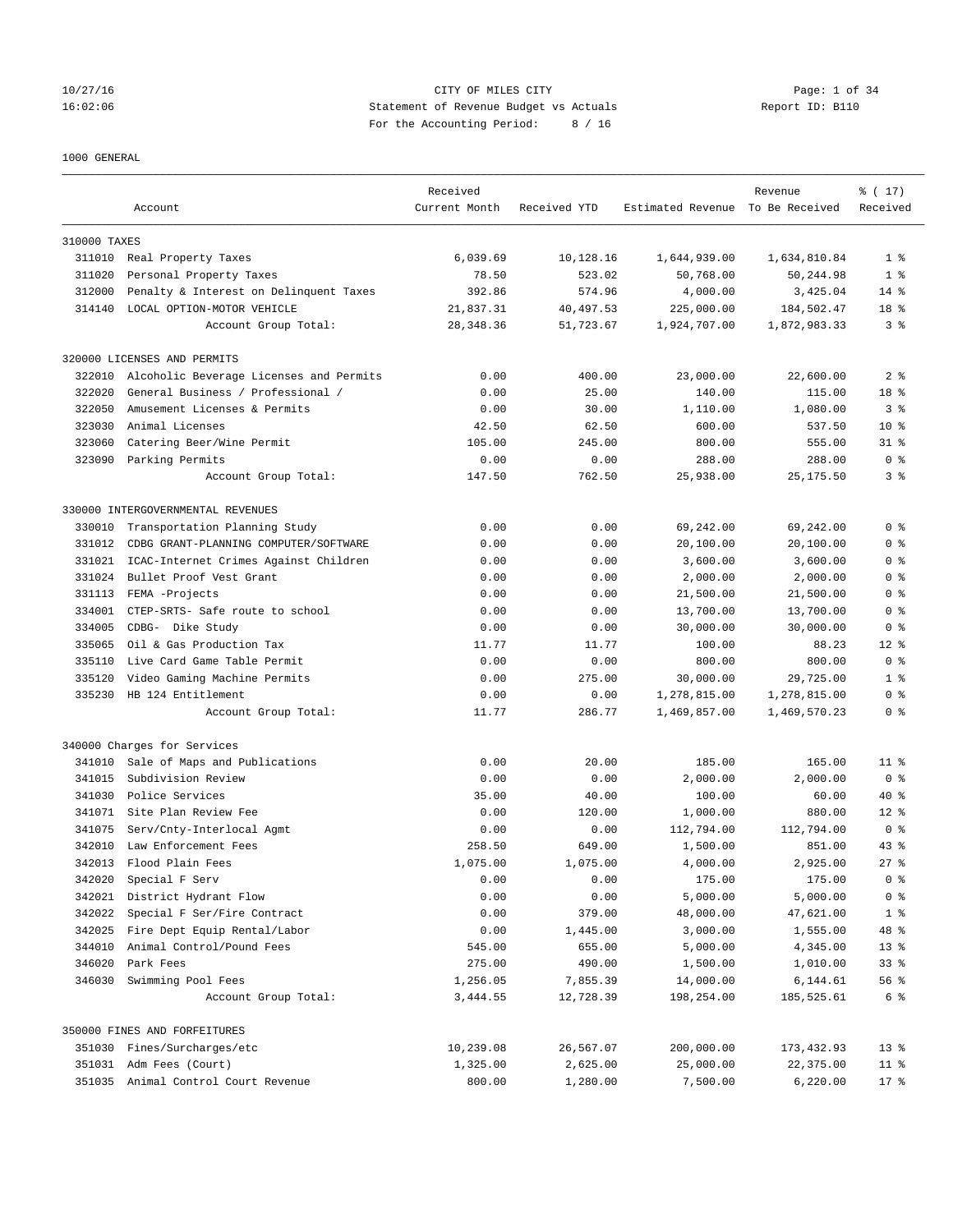## 10/27/16 CITY OF MILES CITY Page: 2 of 34 16:02:06 Statement of Revenue Budget vs Actuals Report ID: B110 For the Accounting Period: 8 / 16

# 1000 GENERAL

|        |                                   | Received      |              |                   | Revenue        | % (17)         |
|--------|-----------------------------------|---------------|--------------|-------------------|----------------|----------------|
|        | Account                           | Current Month | Received YTD | Estimated Revenue | To Be Received | Received       |
|        | Account Group Total:              | 12,364.08     | 30,472.07    | 232,500.00        | 202,027.93     | $13*$          |
|        | 360000 MISCELLANEOUS REVENUE      |               |              |                   |                |                |
| 361005 | MidRivers Franchise Fees          | 365.26        | 365.26       | 98,000.00         | 97,634.74      | 0 <sup>8</sup> |
| 361010 | Land Rental                       | 100.00        | 34,140.51    | 32,000.00         | $-2, 140.51$   | 107 %          |
| 361020 | Building Rentals                  | 1,349.99      | 2,699.98     | 16,100.00         | 13,400.02      | $17*$          |
| 362020 | MISC REVENUE                      | 26.96         | 57.97        | 10,000.00         | 9,942.03       | 1 <sup>8</sup> |
| 362022 | Health Ins-MMIA Emp Benefits Prog | $-873.57$     | 5,038.95     | 0.00              | $-5,038.95$    | ** *           |
| 362070 | WAGE ANALYSIS CONTRIBUTION        | 0.00          | 0.00         | 10,050.00         | 10,050.00      | 0 <sup>8</sup> |
| 365000 | Contributions and Donations       | 0.00          | 55.00        | 1,000.00          | 945.00         | 6 %            |
| 365012 | Swimming Lessions                 | 0.00          | 0.00         | 500.00            | 500.00         | 0 <sup>8</sup> |
| 365013 | Shop With A Cop                   | 0.00          | 0.00         | 5,000.00          | 5,000.00       | 0 <sup>8</sup> |
| 365014 | Denton Field Project/2015         | 26.60         | 26.60        | 44,576.00         | 44,549.40      | 0 <sup>8</sup> |
| 365015 | Florence Stacy Foundation         | 0.00          | 500.00       | 66,917.00         | 66, 417.00     | 1 <sup>8</sup> |
| 365016 | Milwaukee Park                    | 0.00          | 0.00         | 16,217.00         | 16,217.00      | 0 <sup>8</sup> |
| 365040 | DONATIONS-FIRE/AMB                | 0.00          | 0.00         | 370.00            | 370.00         | 0 <sup>8</sup> |
| 366040 | Misc.-BHS                         | 0.00          | 0.00         | 800.00            | 800.00         | 0 <sup>8</sup> |
| 366050 | Sale of Junk/Salvage-PD cars      | 0.00          | 0.00         | 1,000.00          | 1,000.00       | 0 <sup>8</sup> |
|        | Account Group Total:              | 995.24        | 42,884.27    | 302,530.00        | 259,645.73     | $14*$          |
|        | 370000 INVESTMENT EARNINGS        |               |              |                   |                |                |
|        | 371010 Investment Earnings        | 0.00          | 474.28       | 2,100.00          | 1,625.72       | $23$ $%$       |
|        | Account Group Total:              | 0.00          | 474.28       | 2,100.00          | 1,625.72       | $23$ $%$       |
|        | 380000 OTHER FINANCING SOURCES    |               |              |                   |                |                |
| 381070 | Proceeds/Loans/Intercap 016-2015  | 0.00          | 0.00         | 302,500.00        | 302,500.00     | 0 <sup>8</sup> |
| 383000 | Interfund Operating Transfer      | 20,007.00     | 46,264.00    | 606,367.00        | 560,103.00     | 8 %            |
|        | Account Group Total:              | 20,007.00     | 46,264.00    | 908,867.00        | 862,603.00     | 5 <sup>°</sup> |
|        | Fund Total:                       | 65, 318.50    | 185,595.95   | 5,064,753.00      | 4.879.157.05   | 4%             |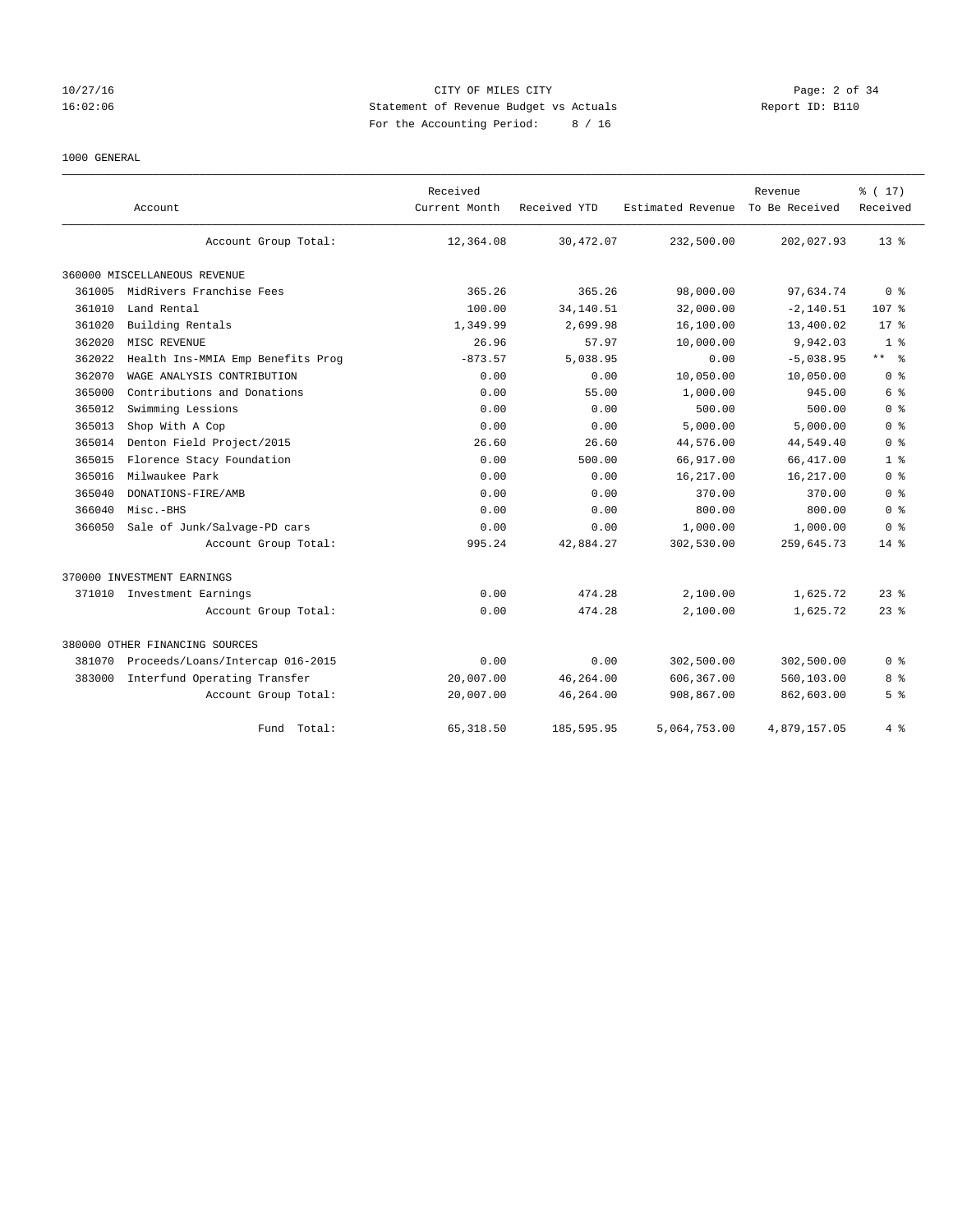## 10/27/16 CITY OF MILES CITY Page: 3 of 34 16:02:06 Statement of Revenue Budget vs Actuals Report ID: B110 For the Accounting Period: 8 / 16

# 2220 LIBRARY

|        |                                   | Received      |              |                   | Revenue        | % (17)                  |
|--------|-----------------------------------|---------------|--------------|-------------------|----------------|-------------------------|
|        | Account                           | Current Month | Received YTD | Estimated Revenue | To Be Received | Received                |
|        | 340000 Charges for Services       |               |              |                   |                |                         |
| 341075 | Serv/Cnty-Interlocal Agmt         | 0.00          | 0.00         | 39,808.00         | 39,808.00      | 0 <sup>8</sup>          |
| 346070 | Library Fees                      | 247.70        | 453.65       | 4,000.00          | 3,546.35       | $11$ %                  |
| 346074 | Book Sales                        | 16.50         | 76.30        | 400.00            | 323.70         | 19 <sup>°</sup>         |
|        | Account Group Total:              | 264.20        | 529.95       | 44,208.00         | 43,678.05      | 1 <sup>8</sup>          |
|        | 360000 MISCELLANEOUS REVENUE      |               |              |                   |                |                         |
| 365035 | Donation-Library Board of Trustee | 1,450.00      | 1,450.00     | 0.00              | $-1,450.00$    | $***$ $\frac{6}{5}$     |
|        | Account Group Total:              | 1,450.00      | 1,450.00     | 0.00              | $-1,450.00$    | $***$ $=$ $\frac{6}{5}$ |
|        | 380000 OTHER FINANCING SOURCES    |               |              |                   |                |                         |
| 383000 | Interfund Operating Transfer      | 24,483.00     | 48,966.00    | 293,791.00        | 244,825.00     | $17*$                   |
|        | Account Group Total:              | 24,483.00     | 48,966.00    | 293,791.00        | 244,825.00     | 17.8                    |
|        | Fund Total:                       | 26,197.20     | 50,945.95    | 337,999.00        | 287,053.05     | 15 <sup>8</sup>         |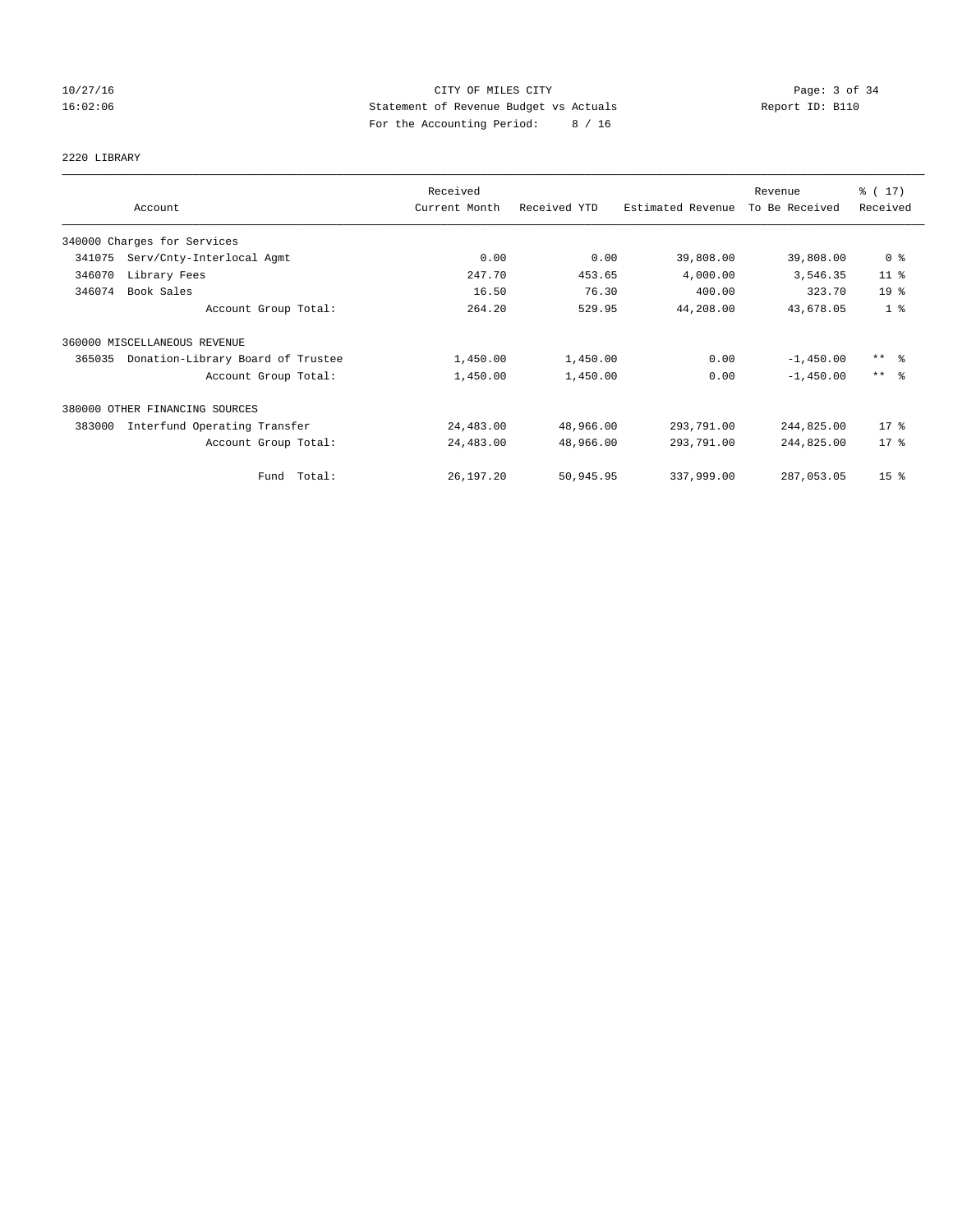## 10/27/16 CITY OF MILES CITY Page: 4 of 34 16:02:06 Statement of Revenue Budget vs Actuals Report ID: B110 For the Accounting Period: 8 / 16

2260 EMERGENCY DISASTER

| Account      |                                        | Received<br>Current Month | Received YTD | Estimated Revenue To Be Received | Revenue | ៖ ( 17)<br>Received  |  |
|--------------|----------------------------------------|---------------------------|--------------|----------------------------------|---------|----------------------|--|
| 310000 TAXES |                                        |                           |              |                                  |         |                      |  |
| 312000       | Penalty & Interest on Delinquent Taxes | 3.75                      | 5.48         | 0.00                             | $-5.48$ | $***$ $\frac{6}{10}$ |  |
|              | Account Group Total:                   | 3.75                      | 5.48         | 0.00                             | $-5.48$ | $***$ $\frac{6}{10}$ |  |
|              | Fund Total:                            | 3.75                      | 5.48         | 0.00                             | $-5.48$ | $***$ $\frac{6}{10}$ |  |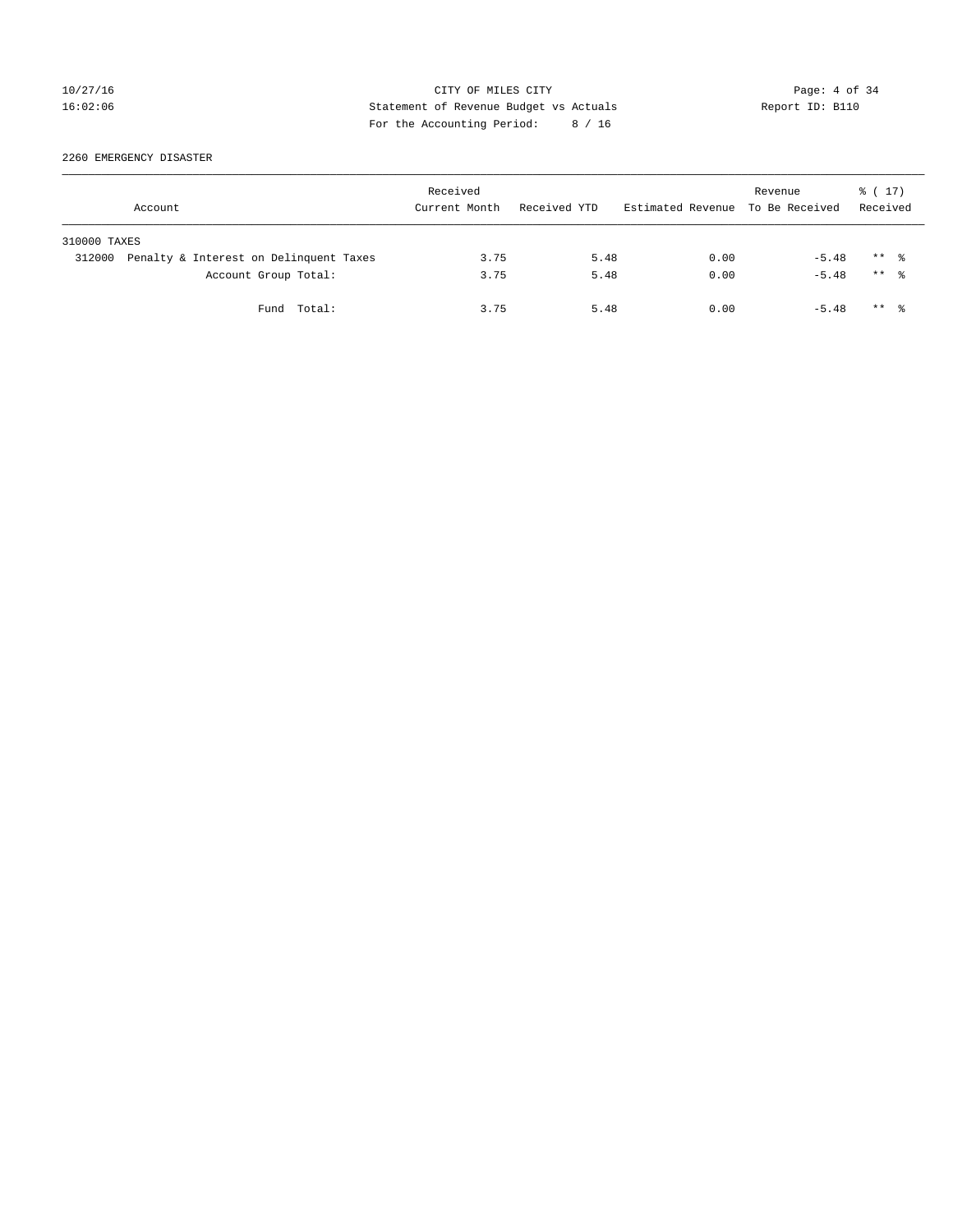## 10/27/16 CITY OF MILES CITY Page: 5 of 34 16:02:06 Statement of Revenue Budget vs Actuals Report ID: B110 For the Accounting Period: 8 / 16

## 2270 Health

|                                        | Received      |              |                   | Revenue        | $\frac{1}{2}$ (17) |
|----------------------------------------|---------------|--------------|-------------------|----------------|--------------------|
| Account                                | Current Month | Received YTD | Estimated Revenue | To Be Received | Received           |
| 340000 Charges for Services            |               |              |                   |                |                    |
| Health Inspection Fees<br>344030       | 0.00          | 0.00         | 20,000.00         | 20,000.00      | 0 <sup>8</sup>     |
| Account Group Total:                   | 0.00          | 0.00         | 20,000.00         | 20,000.00      | 0 <sup>8</sup>     |
| 380000 OTHER FINANCING SOURCES         |               |              |                   |                |                    |
| Interfund Operating Transfer<br>383000 | 0.00          | 0.00         | 16,500.00         | 16,500.00      | 0 <sup>8</sup>     |
| Account Group Total:                   | 0.00          | 0.00         | 16,500.00         | 16,500.00      | 0 <sup>8</sup>     |
| Total:<br>Fund                         | 0.00          | 0.00         | 36,500.00         | 36,500.00      | 0 %                |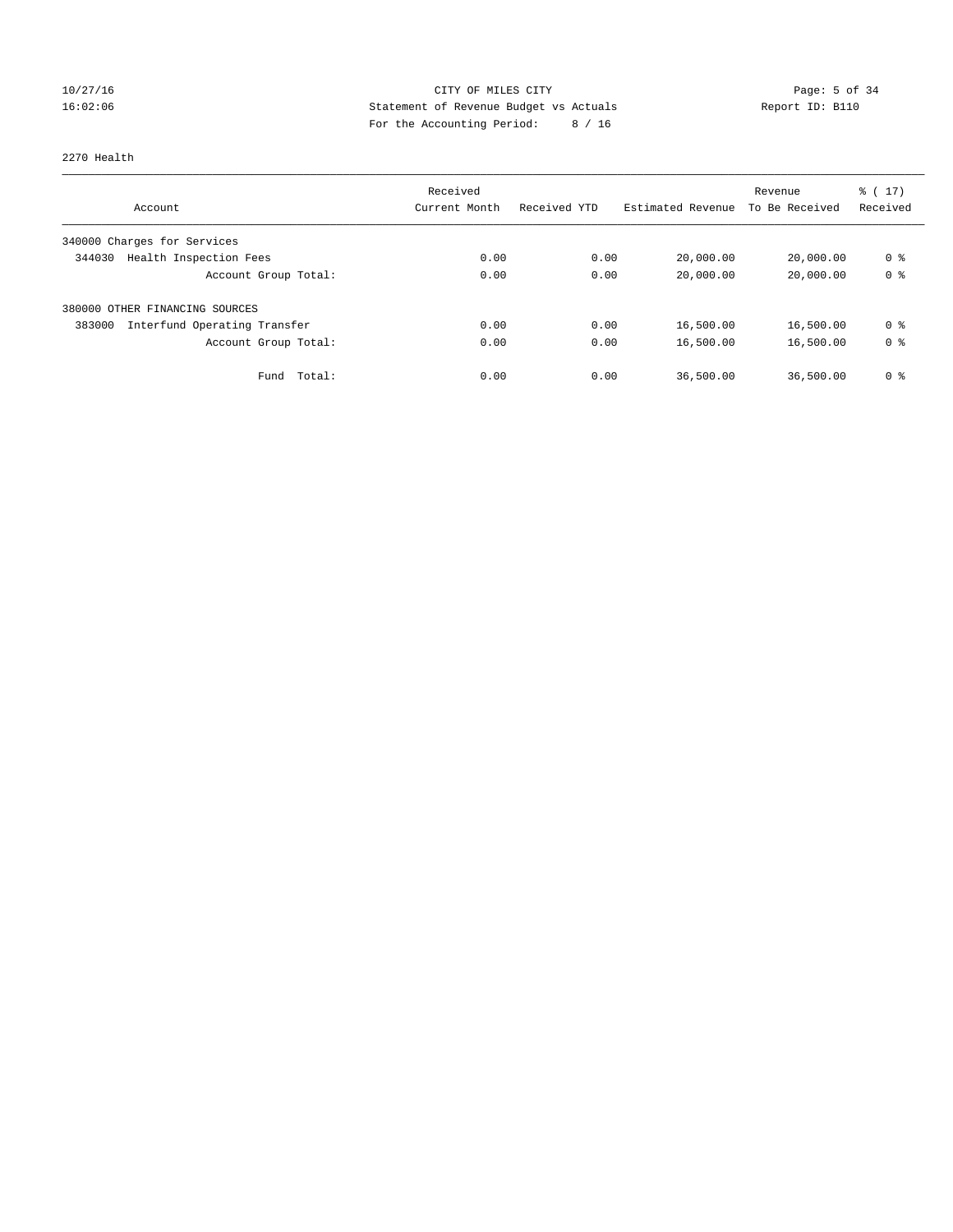## 10/27/16 CITY OF MILES CITY Page: 6 of 34 16:02:06 Statement of Revenue Budget vs Actuals Report ID: B110 For the Accounting Period: 8 / 16

2310 TIFD-Downtown

| Account                             |        | Received<br>Current Month | Received YTD | Estimated Revenue | Revenue<br>To Be Received | $\frac{1}{6}$ (17)<br>Received |
|-------------------------------------|--------|---------------------------|--------------|-------------------|---------------------------|--------------------------------|
| 330000 INTERGOVERNMENTAL REVENUES   |        |                           |              |                   |                           |                                |
| 331171<br>HP-CDBG-ED Grant          |        | 0.00                      | 0.00         | 190,000.00        | 190,000.00                | 0 <sup>8</sup>                 |
| 331172<br>Montana Main St Grant     |        | 0.00                      | 0.00         | 10,000.00         | 10,000.00                 | 0 <sup>8</sup>                 |
| Account Group Total:                |        | 0.00                      | 0.00         | 200,000.00        | 200,000.00                | 0 <sup>8</sup>                 |
| 340000 Charges for Services         |        |                           |              |                   |                           |                                |
| Preservation Service Fees<br>346080 |        | 0.00                      | 0.00         | 10,000.00         | 10,000.00                 | 0 <sup>8</sup>                 |
| Account Group Total:                |        | 0.00                      | 0.00         | 10,000.00         | 10,000.00                 | 0 <sup>8</sup>                 |
| 360000 MISCELLANEOUS REVENUE        |        |                           |              |                   |                           |                                |
| 365020<br>Private Grant             |        | 0.00                      | 0.00         | 8,800.00          | 8,800.00                  | 0 <sup>8</sup>                 |
| Account Group Total:                |        | 0.00                      | 0.00         | 8,800.00          | 8,800.00                  | 0 <sup>8</sup>                 |
| Fund                                | Total: | 0.00                      | 0.00         | 218,800.00        | 218,800.00                | 0 <sup>8</sup>                 |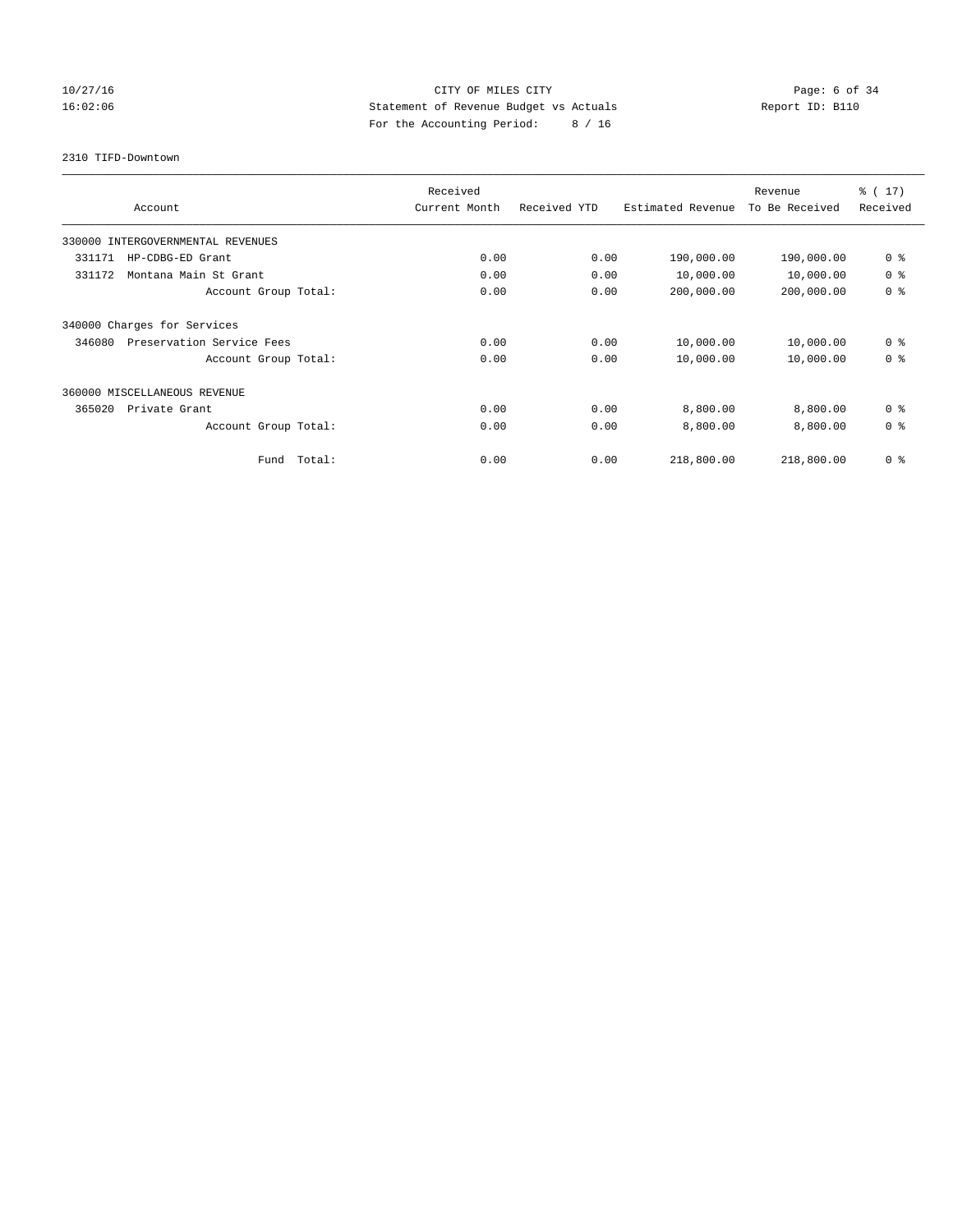## 10/27/16 CITY OF MILES CITY Page: 7 of 34 16:02:06 Statement of Revenue Budget vs Actuals Report ID: B110 For the Accounting Period: 8 / 16

2350 Local Government/Study Commission

|              | Account                 |             | Received<br>Current Month |       | Received YTD |       | Estimated Revenue | Revenue<br>To Be Received | $\frac{1}{2}$ (17)<br>Received |
|--------------|-------------------------|-------------|---------------------------|-------|--------------|-------|-------------------|---------------------------|--------------------------------|
| 310000 TAXES |                         |             |                           |       |              |       |                   |                           |                                |
| 311010       | Real Property Taxes     |             |                           | 34.39 |              | 57.58 | 11,739.00         | 11,681.42                 | 0 %                            |
| 311020       | Personal Property Taxes |             |                           | 0.43  |              | 2.96  | 0.00              | $-2.96$                   | $***$ %                        |
|              | Account Group Total:    |             |                           | 34.82 |              | 60.54 | 11,739.00         | 11,678.46                 | 1 %                            |
|              |                         | Fund Total: |                           | 34.82 |              | 60.54 | 11,739.00         | 11,678.46                 | 1 %                            |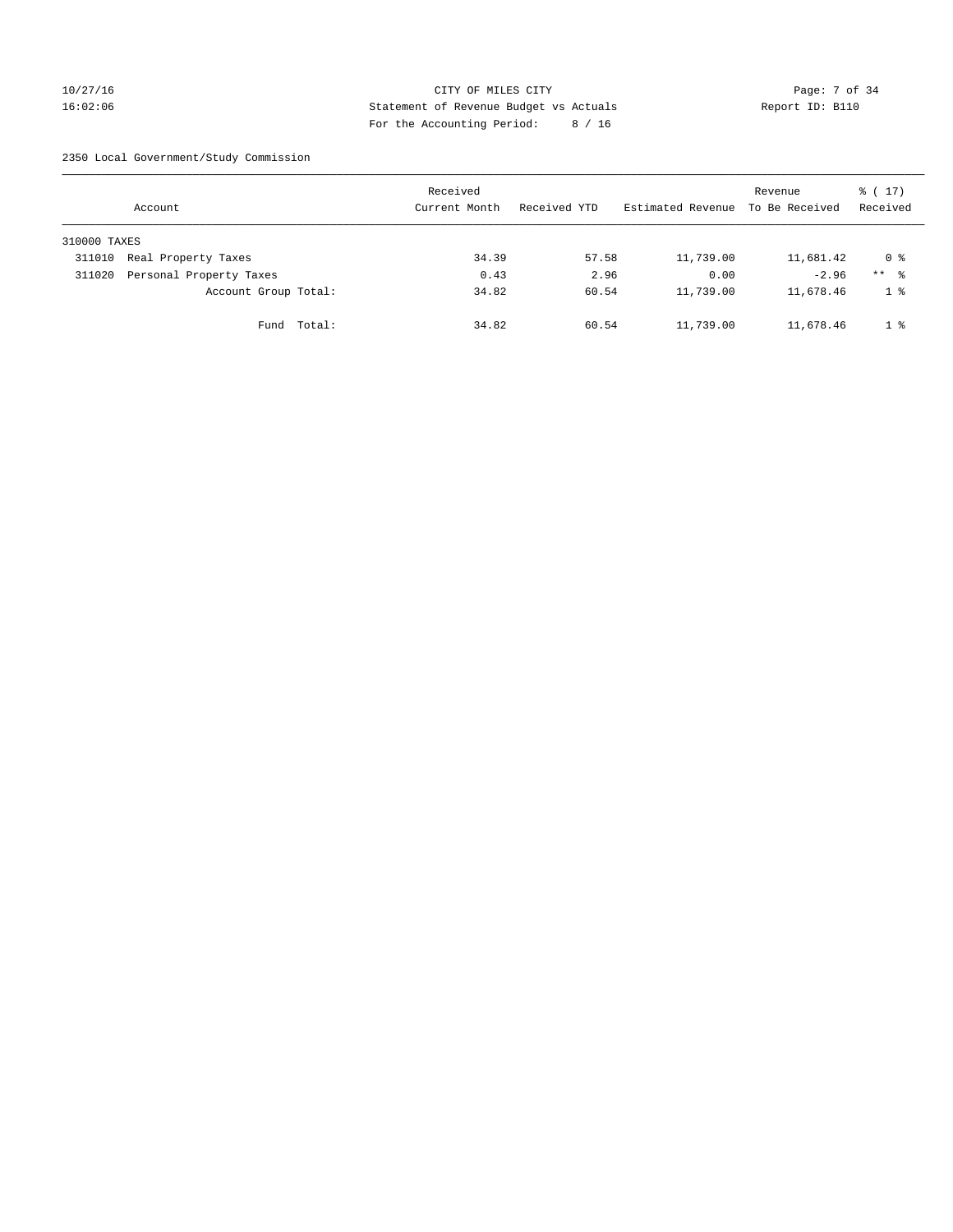## 10/27/16 CITY OF MILES CITY Page: 8 of 34 16:02:06 Statement of Revenue Budget vs Actuals Report ID: B110 For the Accounting Period: 8 / 16

2372 Permissive Medical Levy

|              | Account                                | Received<br>Current Month | Received YTD | Estimated Revenue | Revenue<br>To Be Received | $\frac{1}{6}$ ( 17)<br>Received |
|--------------|----------------------------------------|---------------------------|--------------|-------------------|---------------------------|---------------------------------|
| 310000 TAXES |                                        |                           |              |                   |                           |                                 |
| 311010       | Real Property Taxes                    | 663.93                    | 1, 113. 23   | 186,949.00        | 185,835.77                | $1 \circ$                       |
| 311020       | Personal Property Taxes                | 8.63                      | 57.49        | 5,769.00          | 5,711.51                  | 1 <sup>8</sup>                  |
| 312000       | Penalty & Interest on Delinquent Taxes | 13.09                     | 19.17        | 0.00              | $-19.17$                  | $***$ $ -$                      |
|              | Account Group Total:                   | 685.65                    | 1,189.89     | 192,718.00        | 191,528.11                | 1 <sup>8</sup>                  |
|              | Total:<br>Fund                         | 685.65                    | 1,189.89     | 192,718.00        | 191,528.11                | 1 <sup>8</sup>                  |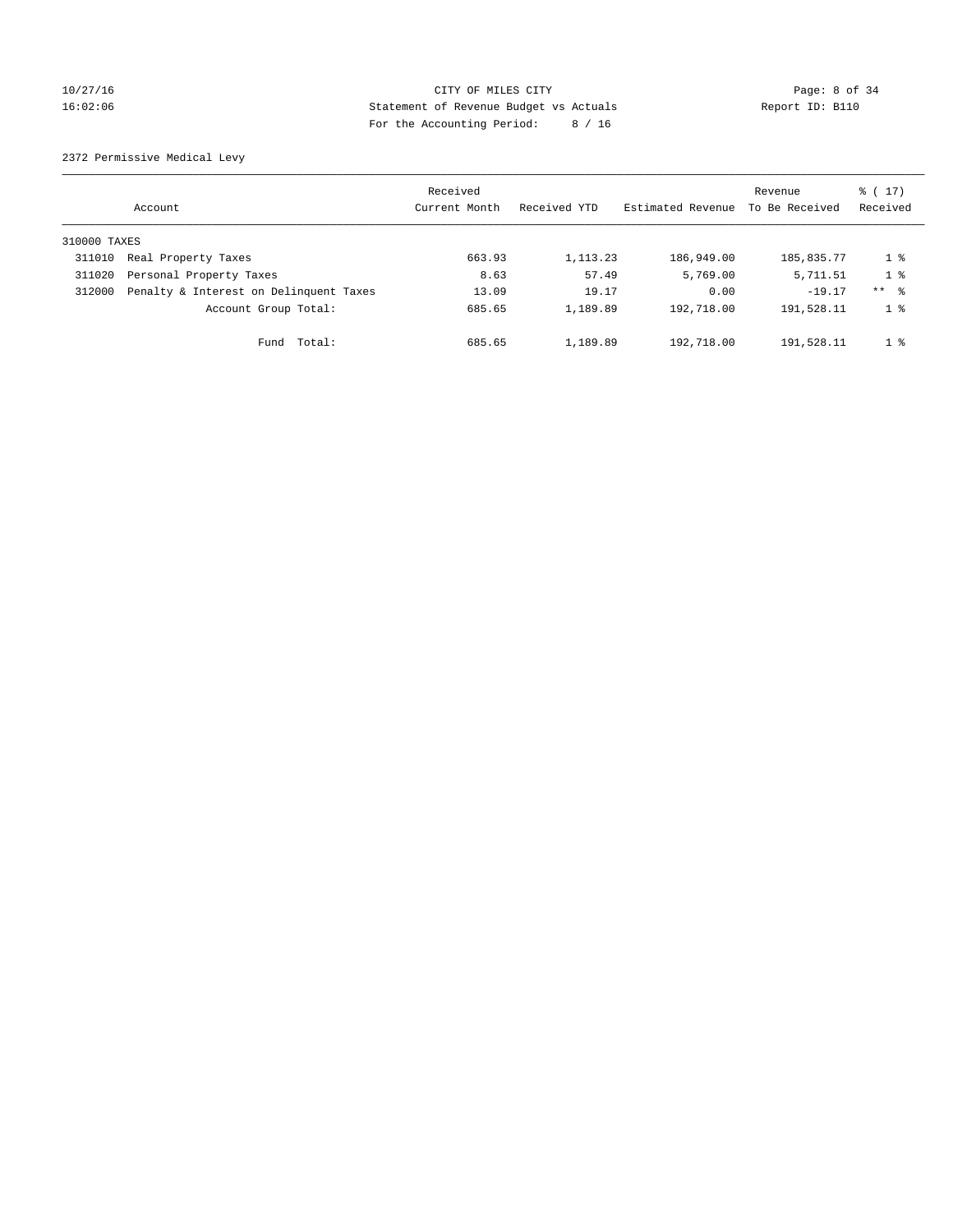## 10/27/16 CITY OF MILES CITY Page: 9 of 34 16:02:06 Statement of Revenue Budget vs Actuals Report ID: B110 For the Accounting Period: 8 / 16

### 2394 BUILDING CODE ENFORCEMENT

| Account                              | Received<br>Current Month | Received YTD | Estimated Revenue | Revenue<br>To Be Received | $\frac{1}{6}$ ( 17)<br>Received |
|--------------------------------------|---------------------------|--------------|-------------------|---------------------------|---------------------------------|
| 320000 LICENSES AND PERMITS          |                           |              |                   |                           |                                 |
| Building & Related Permits<br>323010 | 19,862.19                 | 26,344.84    | 75,000.00         | 48,655.16                 | 35 <sup>8</sup>                 |
| Account Group Total:                 | 19,862.19                 | 26,344.84    | 75,000.00         | 48,655.16                 | $35*$                           |
| Total:<br>Fund                       | 19,862.19                 | 26,344.84    | 75,000.00         | 48,655.16                 | $35*$                           |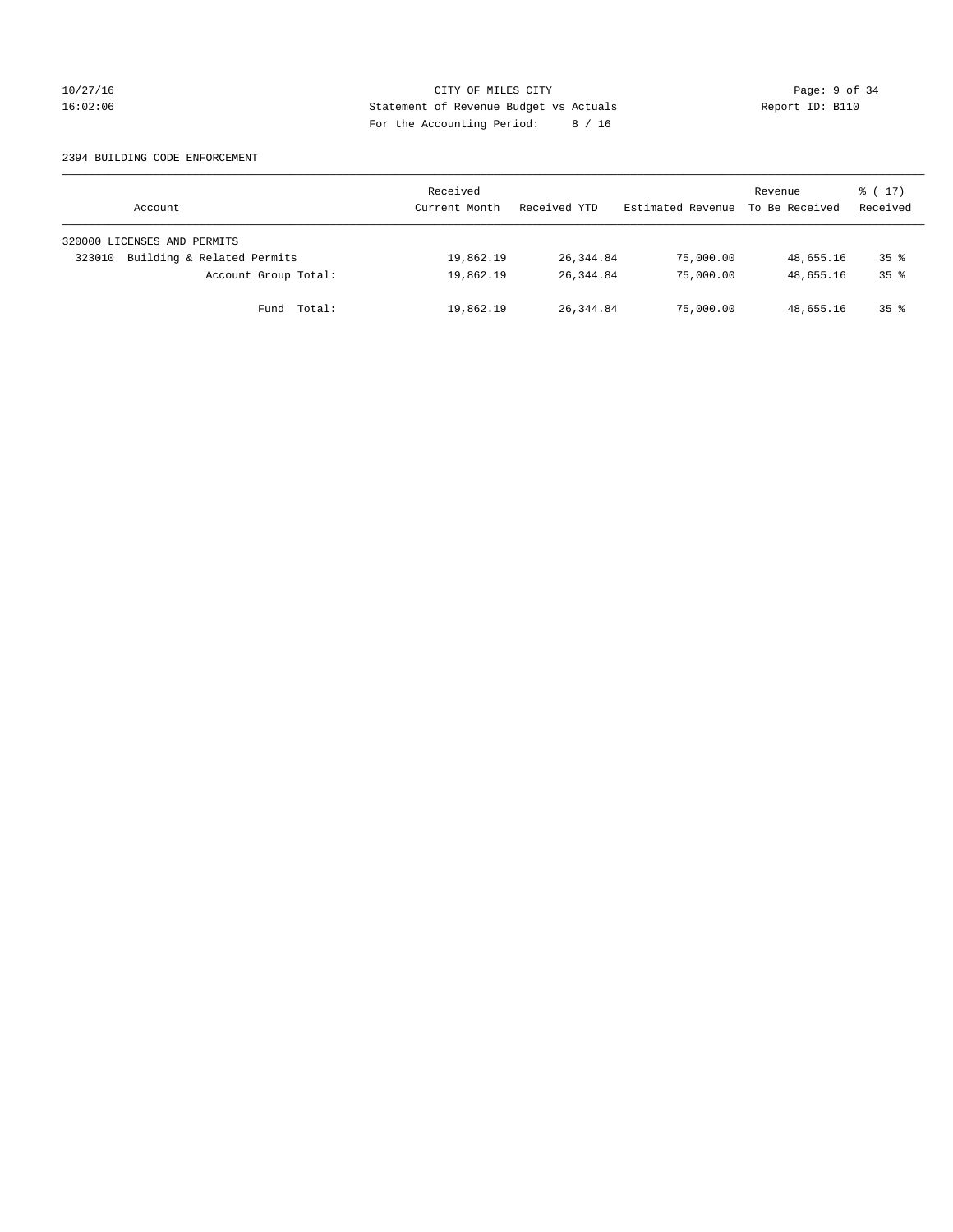## 10/27/16 Page: 10 of 34 16:02:06 Statement of Revenue Budget vs Actuals Report ID: B110 For the Accounting Period: 8 / 16

2400 LTG M D#165-(Gen City)

| Account                                            | Received<br>Current Month | Received YTD | Estimated Revenue | Revenue<br>To Be Received | $\frac{1}{6}$ (17)<br>Received |
|----------------------------------------------------|---------------------------|--------------|-------------------|---------------------------|--------------------------------|
| 360000 MISCELLANEOUS REVENUE                       |                           |              |                   |                           |                                |
| 363010<br>Maintenance Assessments                  | 1,038.57                  | 1,913.50     | 173,514.00        | 171,600.50                | 1 <sup>°</sup>                 |
| Penalty & Interest on Deling Assessments<br>363040 | 61.00                     | 97.13        | 500.00            | 402.87                    | 19 <sup>8</sup>                |
| Account Group Total:                               | 1,099.57                  | 2,010.63     | 174,014.00        | 172,003.37                | 1 <sub>8</sub>                 |
| INVESTMENT EARNINGS<br>370000                      |                           |              |                   |                           |                                |
| 371010<br>Investment Earnings                      | 0.00                      | 20.38        | 100.00            | 79.62                     | $20*$                          |
| Account Group Total:                               | 0.00                      | 20.38        | 100.00            | 79.62                     | $20*$                          |
| Fund Total:                                        | 1,099.57                  | 2,031.01     | 174,114.00        | 172,082.99                | 1 <sup>°</sup>                 |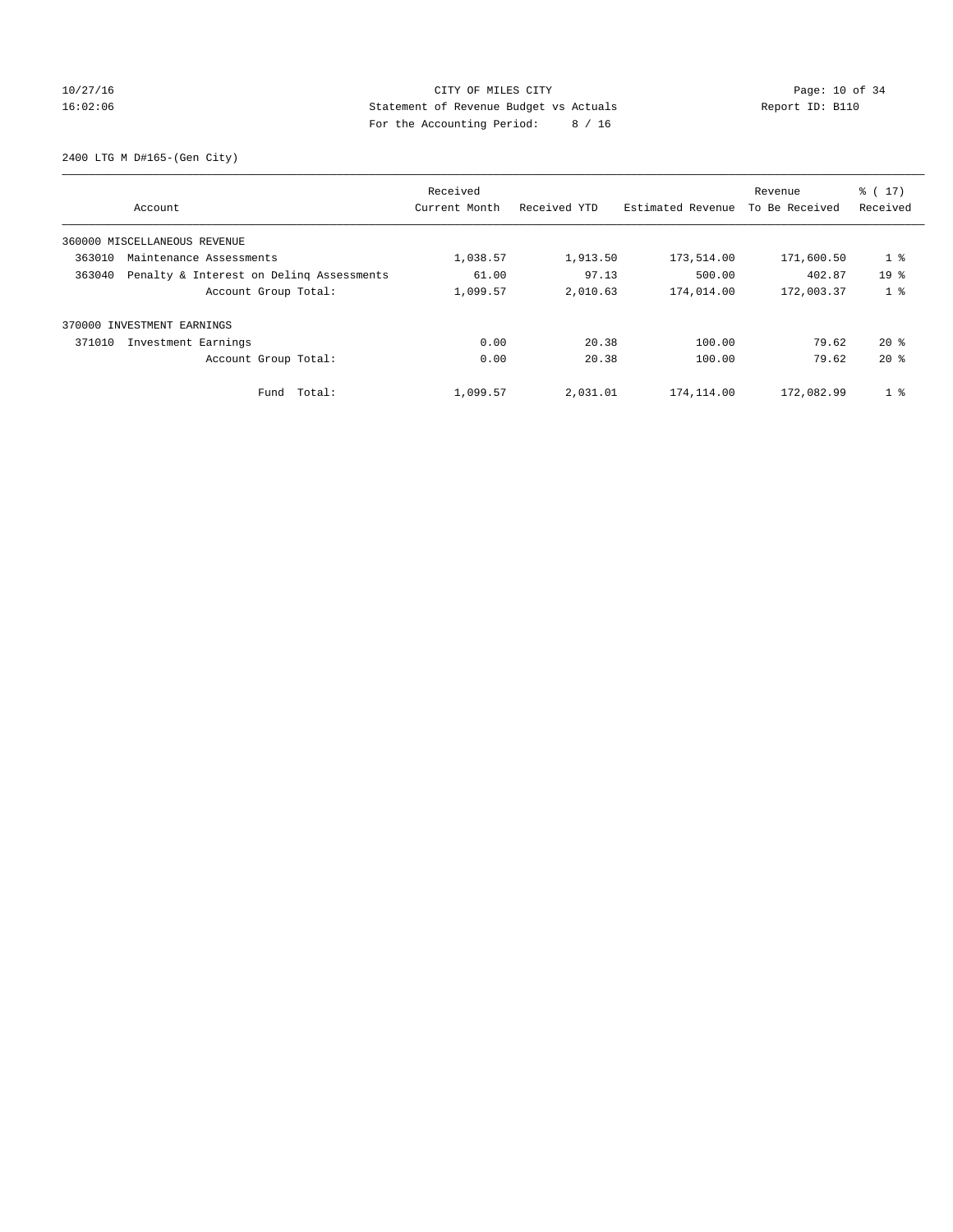## 10/27/16 Page: 11 of 34 16:02:06 Statement of Revenue Budget vs Actuals Report ID: B110 For the Accounting Period: 8 / 16

2420 LTG M D#167-(MilesAddn Etc)

|        |                                          | Received      |              |                   | Revenue        | $\frac{1}{6}$ (17) |
|--------|------------------------------------------|---------------|--------------|-------------------|----------------|--------------------|
|        | Account                                  | Current Month | Received YTD | Estimated Revenue | To Be Received | Received           |
|        | 360000 MISCELLANEOUS REVENUE             |               |              |                   |                |                    |
| 363010 | Maintenance Assessments                  | 106.15        | 588.91       | 30,310.00         | 29,721.09      | 2 <sup>8</sup>     |
| 363040 | Penalty & Interest on Deling Assessments | 6.24          | 26.17        | 100.00            | 73.83          | $26$ $\frac{6}{3}$ |
|        | Account Group Total:                     | 112.39        | 615.08       | 30,410.00         | 29,794.92      | 2 <sub>8</sub>     |
| 370000 | INVESTMENT EARNINGS                      |               |              |                   |                |                    |
| 371010 | Investment Earnings                      | 0.00          | 5.92         | 0.00              | $-5.92$        | ** 왕               |
|        | Account Group Total:                     | 0.00          | 5.92         | 0.00              | $-5.92$        | $***$ $\approx$    |
|        | Fund Total:                              | 112.39        | 621.00       | 30,410.00         | 29,789.00      | 2 <sub>8</sub>     |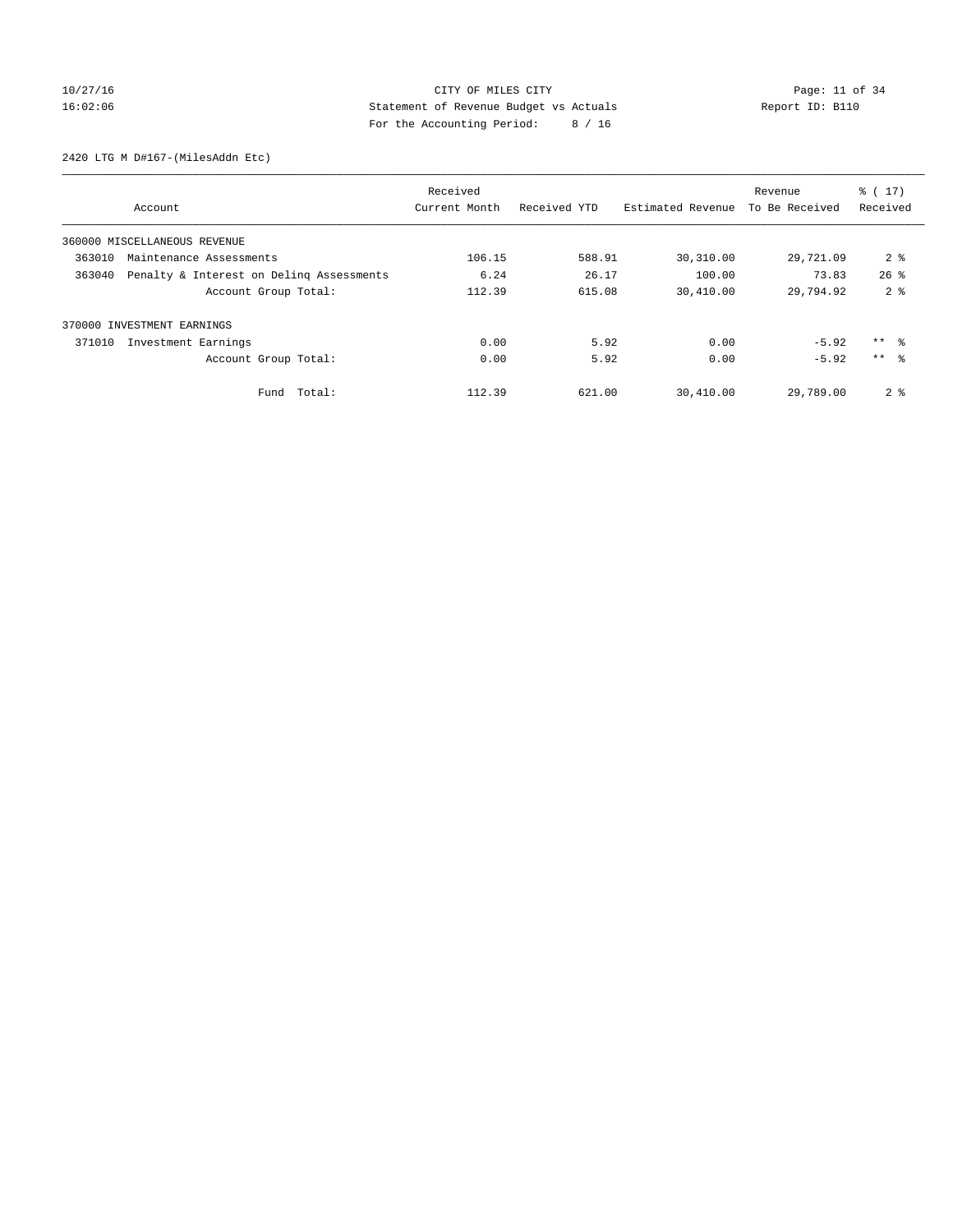## 10/27/16 Page: 12 of 34 16:02:06 Statement of Revenue Budget vs Actuals Report ID: B110 For the Accounting Period: 8 / 16

2430 LTG M D#171-(Balsam Est)

|                                   |        | Received<br>Current Month | Received YTD | Estimated Revenue | Revenue<br>To Be Received | $\frac{1}{6}$ ( 17 )<br>Received |
|-----------------------------------|--------|---------------------------|--------------|-------------------|---------------------------|----------------------------------|
| Account                           |        |                           |              |                   |                           |                                  |
| 360000 MISCELLANEOUS REVENUE      |        |                           |              |                   |                           |                                  |
| 363010<br>Maintenance Assessments |        | 0.00                      | 0.00         | 5,607.00          | 5,607.00                  | 0 %                              |
| Account Group Total:              |        | 0.00                      | 0.00         | 5,607.00          | 5,607.00                  | 0 <sup>8</sup>                   |
| 370000 INVESTMENT EARNINGS        |        |                           |              |                   |                           |                                  |
| Investment Earnings<br>371010     |        | 0.00                      | 0.53         | 0.00              | $-0.53$                   | $***$ $\approx$                  |
| Account Group Total:              |        | 0.00                      | 0.53         | 0.00              | $-0.53$                   | ** %                             |
| Fund                              | Total: | 0.00                      | 0.53         | 5,607.00          | 5,606.47                  | 0 <sup>8</sup>                   |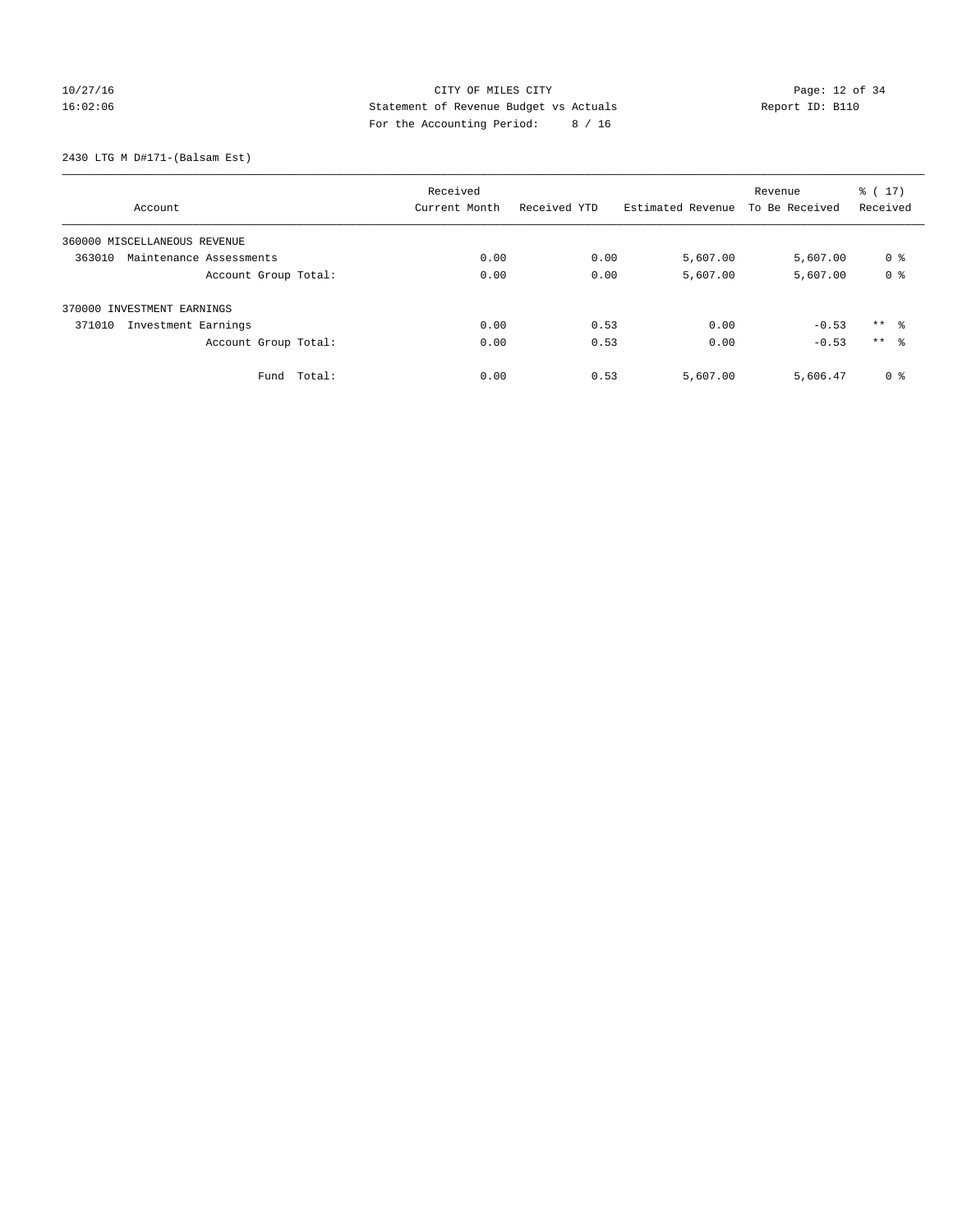## 10/27/16 Page: 13 of 34 16:02:06 Statement of Revenue Budget vs Actuals Report ID: B110 For the Accounting Period: 8 / 16

2440 LTG M D#172-(Main Str)

| Account                      |                                          | Received<br>Current Month | Received YTD | Estimated Revenue | Revenue<br>To Be Received | % (17)<br>Received |
|------------------------------|------------------------------------------|---------------------------|--------------|-------------------|---------------------------|--------------------|
|                              |                                          |                           |              |                   |                           |                    |
| 360000 MISCELLANEOUS REVENUE |                                          |                           |              |                   |                           |                    |
| 363010                       | Maintenance Assessments                  | 285.50                    | 365.00       | 18,528.00         | 18,163.00                 | 2 <sup>8</sup>     |
| 363040                       | Penalty & Interest on Deling Assessments | 16.77                     | 20.05        | 100.00            | 79.95                     | $20*$              |
|                              | Account Group Total:                     | 302.27                    | 385.05       | 18,628.00         | 18,242.95                 | 2 <sub>8</sub>     |
| 370000 INVESTMENT EARNINGS   |                                          |                           |              |                   |                           |                    |
| 371010                       | Investment Earnings                      | 0.00                      | 3.48         | 50.00             | 46.52                     | 7 %                |
|                              | Account Group Total:                     | 0.00                      | 3.48         | 50.00             | 46.52                     | 7 %                |
|                              | Fund Total:                              | 302.27                    | 388.53       | 18,678.00         | 18,289.47                 | 2 <sub>8</sub>     |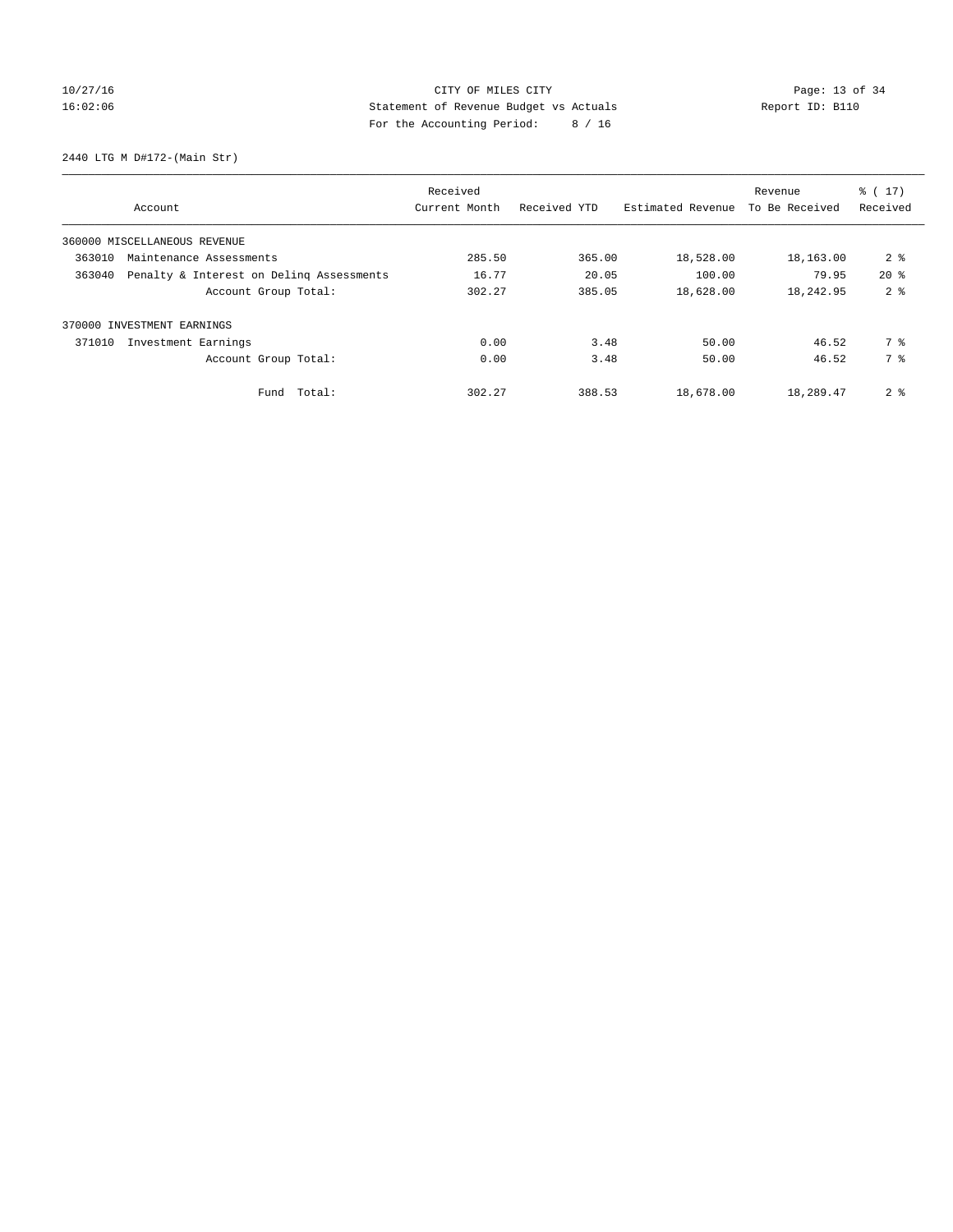## 10/27/16 **Page: 14 of 34** CITY OF MILES CITY **Page: 14 of 34** 16:02:06 Statement of Revenue Budget vs Actuals Report ID: B110 For the Accounting Period: 8 / 16

2450 LTG M D#195-(SG-Trico)

|                                                    | Received      |              |                   | Revenue        | $\frac{2}{3}$ ( 17) |
|----------------------------------------------------|---------------|--------------|-------------------|----------------|---------------------|
| Account                                            | Current Month | Received YTD | Estimated Revenue | To Be Received | Received            |
| 360000 MISCELLANEOUS REVENUE                       |               |              |                   |                |                     |
| 363010<br>Maintenance Assessments                  | 73.84         | 73.84        | 5,889.00          | 5,815.16       | $1 \circ$           |
| Penalty & Interest on Deling Assessments<br>363040 | 4.34          | 4.34         | 0.00              | $-4.34$        | $***$ $\approx$     |
| Account Group Total:                               | 78.18         | 78.18        | 5,889.00          | 5,810.82       | 1 <sup>8</sup>      |
| 370000 INVESTMENT EARNINGS                         |               |              |                   |                |                     |
| 371010<br>Investment Earnings                      | 0.00          | 1.17         | 0.00              | $-1.17$        | $***$ $\approx$     |
| Account Group Total:                               | 0.00          | 1.17         | 0.00              | $-1.17$        | $***$ $\approx$     |
| Total:<br>Fund                                     | 78.18         | 79.35        | 5,889.00          | 5,809.65       | 1 <sup>8</sup>      |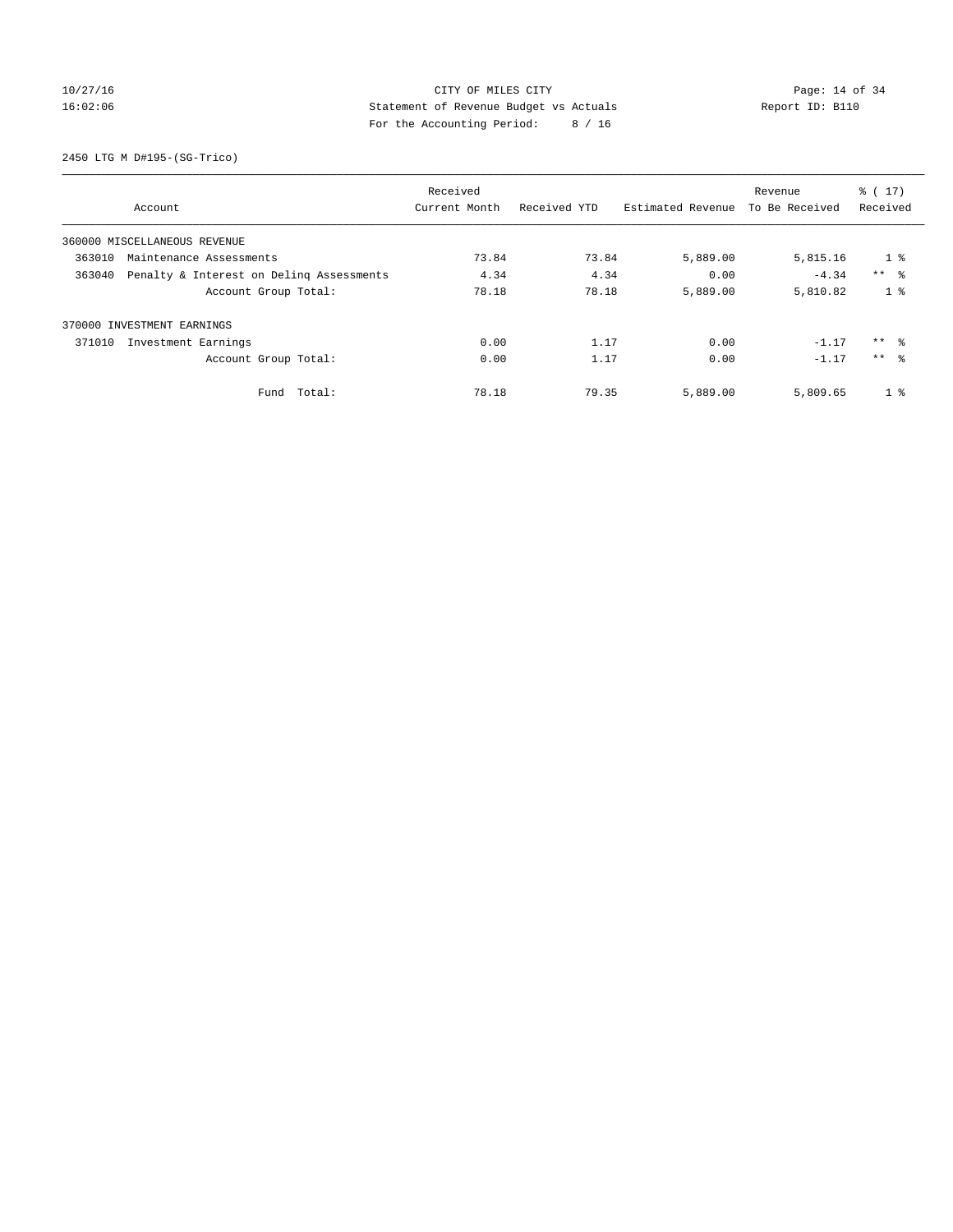## 10/27/16 Page: 15 of 34 16:02:06 Statement of Revenue Budget vs Actuals Report ID: B110 For the Accounting Period: 8 / 16

2470 LTG M D#202-(SG-MDU&NV)

|                                                    | Received      |              |                   | Revenue        | $\frac{2}{3}$ ( 17) |
|----------------------------------------------------|---------------|--------------|-------------------|----------------|---------------------|
| Account                                            | Current Month | Received YTD | Estimated Revenue | To Be Received | Received            |
| 360000 MISCELLANEOUS REVENUE                       |               |              |                   |                |                     |
| 363010<br>Maintenance Assessments                  | 83.87         | 315.31       | 7,678.00          | 7,362.69       | 4 %                 |
| 363040<br>Penalty & Interest on Deling Assessments | 4.93          | 14.49        | 10.00             | $-4.49$        | $145$ %             |
| Account Group Total:                               | 88.80         | 329.80       | 7,688.00          | 7.358.20       | $4 \text{ }$        |
| 370000 INVESTMENT EARNINGS                         |               |              |                   |                |                     |
| 371010<br>Investment Earnings                      | 0.00          | 1.24         | 0.00              | $-1.24$        | ** 왕                |
| Account Group Total:                               | 0.00          | 1.24         | 0.00              | $-1.24$        | $***$ $\approx$     |
| Total:<br>Fund                                     | 88.80         | 331.04       | 7,688.00          | 7,356.96       | 4 %                 |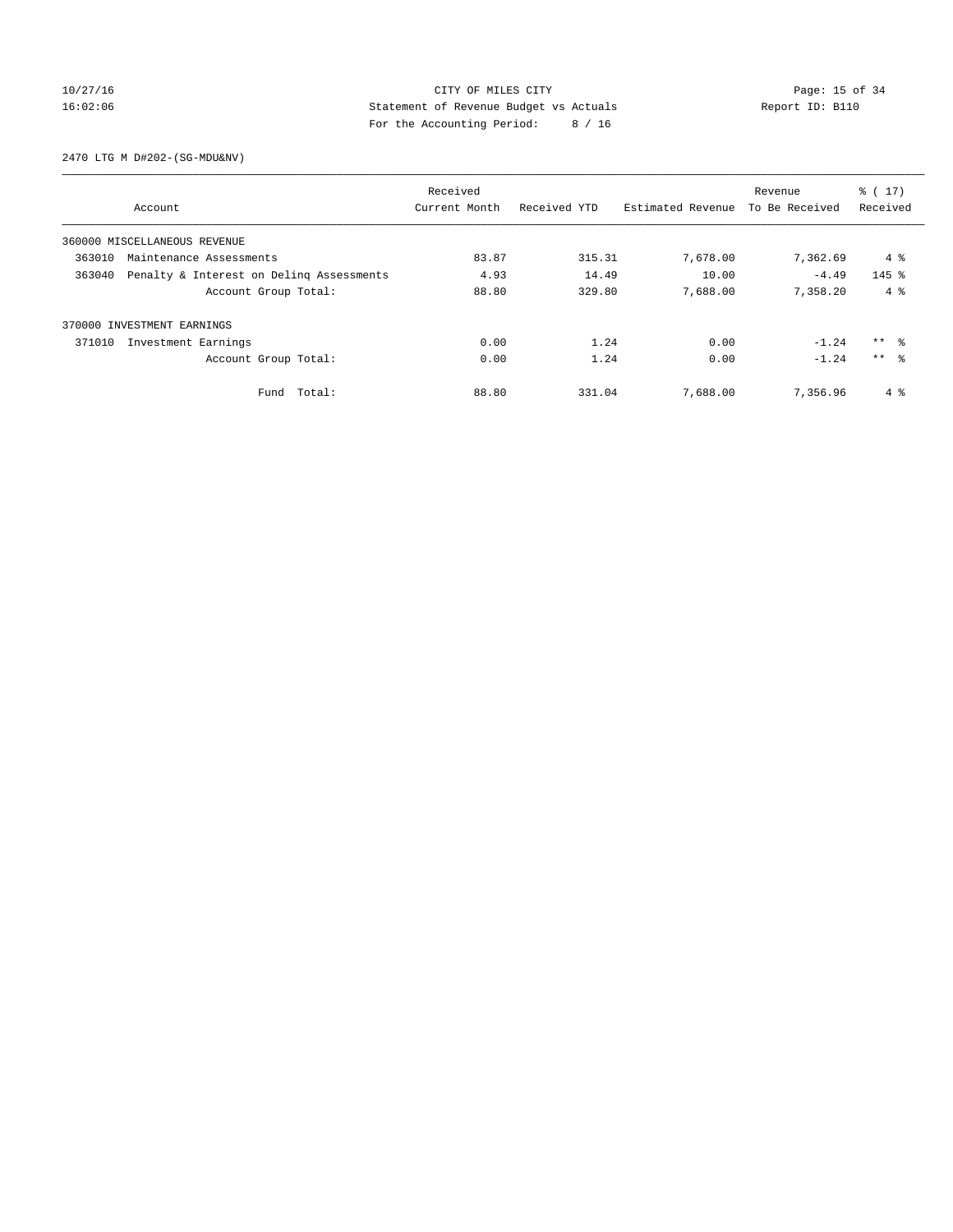## 10/27/16 **Page: 16 of 34** CITY OF MILES CITY **Page: 16 of 34** 16:02:06 Statement of Revenue Budget vs Actuals Report ID: B110 For the Accounting Period: 8 / 16

2480 LTG M M#173-(Milestown Estates)

|                                   | Received      |              |                   | Revenue        | $\frac{1}{6}$ ( 17) |
|-----------------------------------|---------------|--------------|-------------------|----------------|---------------------|
| Account                           | Current Month | Received YTD | Estimated Revenue | To Be Received | Received            |
| 360000 MISCELLANEOUS REVENUE      |               |              |                   |                |                     |
| 363010<br>Maintenance Assessments | 0.00          | 0.00         | 1,431.00          | 1,431.00       | 0 <sup>8</sup>      |
| Account Group Total:              | 0.00          | 0.00         | 1,431.00          | 1,431.00       | 0 <sup>8</sup>      |
| 370000 INVESTMENT EARNINGS        |               |              |                   |                |                     |
| 371010<br>Investment Earnings     | 0.00          | 0.67         | 0.00              | $-0.67$        | $***$ $\approx$     |
| Account Group Total:              | 0.00          | 0.67         | 0.00              | $-0.67$        | $***$ $\approx$     |
| Fund Total:                       | 0.00          | 0.67         | 1,431.00          | 1,430.33       | 0 <sup>8</sup>      |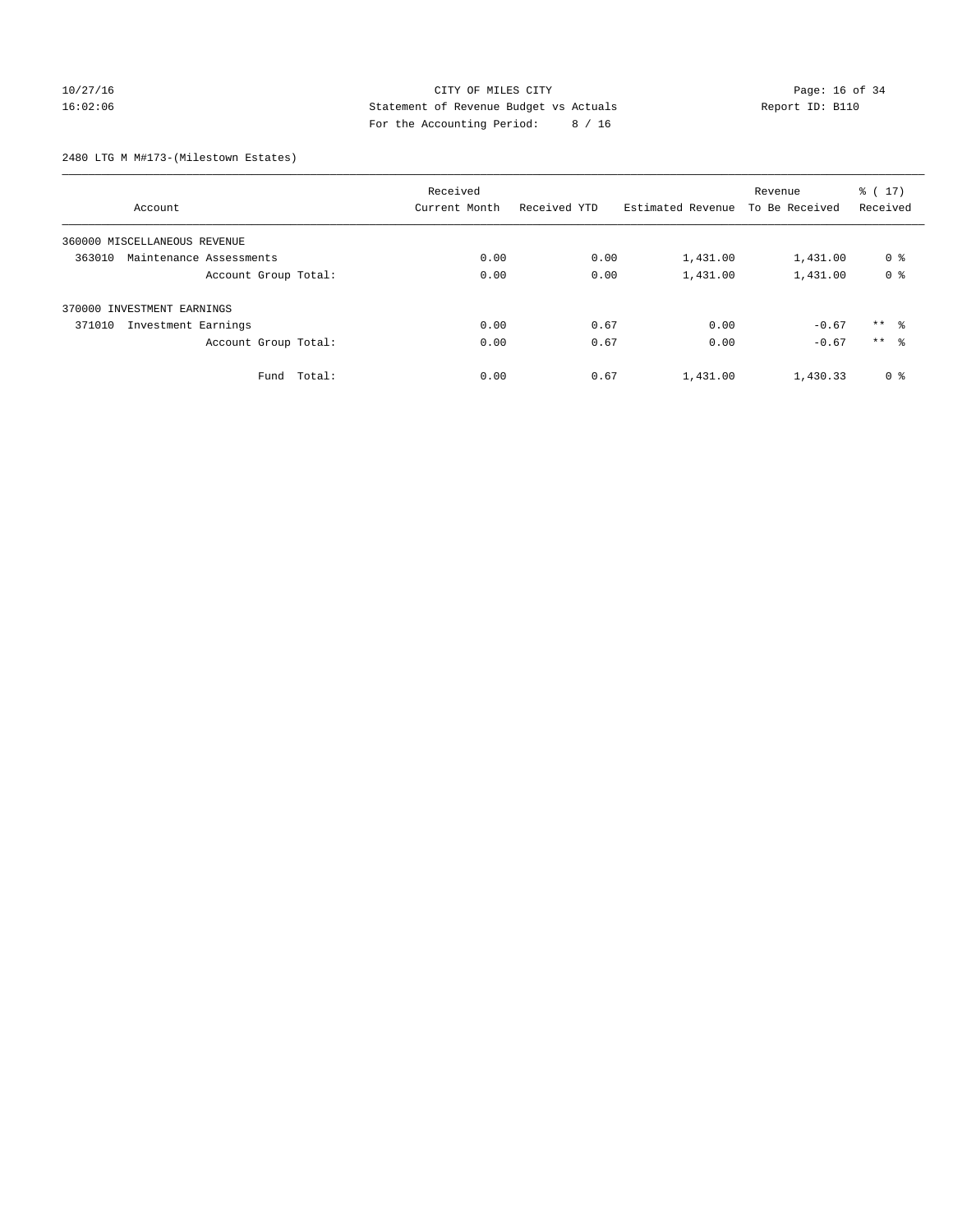## 10/27/16 Page: 17 of 34 16:02:06 Statement of Revenue Budget vs Actuals Report ID: B110 For the Accounting Period: 8 / 16

2510 STR MAINT DIST #204

|        |                                          | Received      |              |                   | Revenue        | $\frac{1}{6}$ (17) |
|--------|------------------------------------------|---------------|--------------|-------------------|----------------|--------------------|
|        | Account                                  | Current Month | Received YTD | Estimated Revenue | To Be Received | Received           |
|        | 360000 MISCELLANEOUS REVENUE             |               |              |                   |                |                    |
| 362020 | MISC REVENUE                             | 0.00          | 0.00         | 59,703.00         | 59,703.00      | 0 <sup>8</sup>     |
| 363010 | Maintenance Assessments                  | 6,202.93      | 11,677.39    | 1,365,950.00      | 1,354,272.61   | 1 <sup>8</sup>     |
| 363040 | Penalty & Interest on Deling Assessments | 364.35        | 590.39       | 1,000.00          | 409.61         | 59 %               |
|        | Account Group Total:                     | 6,567.28      | 12,267.78    | 1,426,653.00      | 1,414,385.22   | 1 <sup>8</sup>     |
| 370000 | INVESTMENT EARNINGS                      |               |              |                   |                |                    |
| 371010 | Investment Earnings                      | 0.00          | 153.91       | 400.00            | 246.09         | $38*$              |
|        | Account Group Total:                     | 0.00          | 153.91       | 400.00            | 246.09         | 38 <sup>8</sup>    |
|        | 380000 OTHER FINANCING SOURCES           |               |              |                   |                |                    |
| 383000 | Interfund Operating Transfer             | 0.00          | 0.00         | 86,220.00         | 86,220.00      | 0 <sup>8</sup>     |
|        | Account Group Total:                     | 0.00          | 0.00         | 86,220.00         | 86,220.00      | 0 <sup>8</sup>     |
|        | Fund Total:                              | 6,567.28      | 12,421.69    | 1,513,273.00      | 1,500,851.31   | 1 <sup>8</sup>     |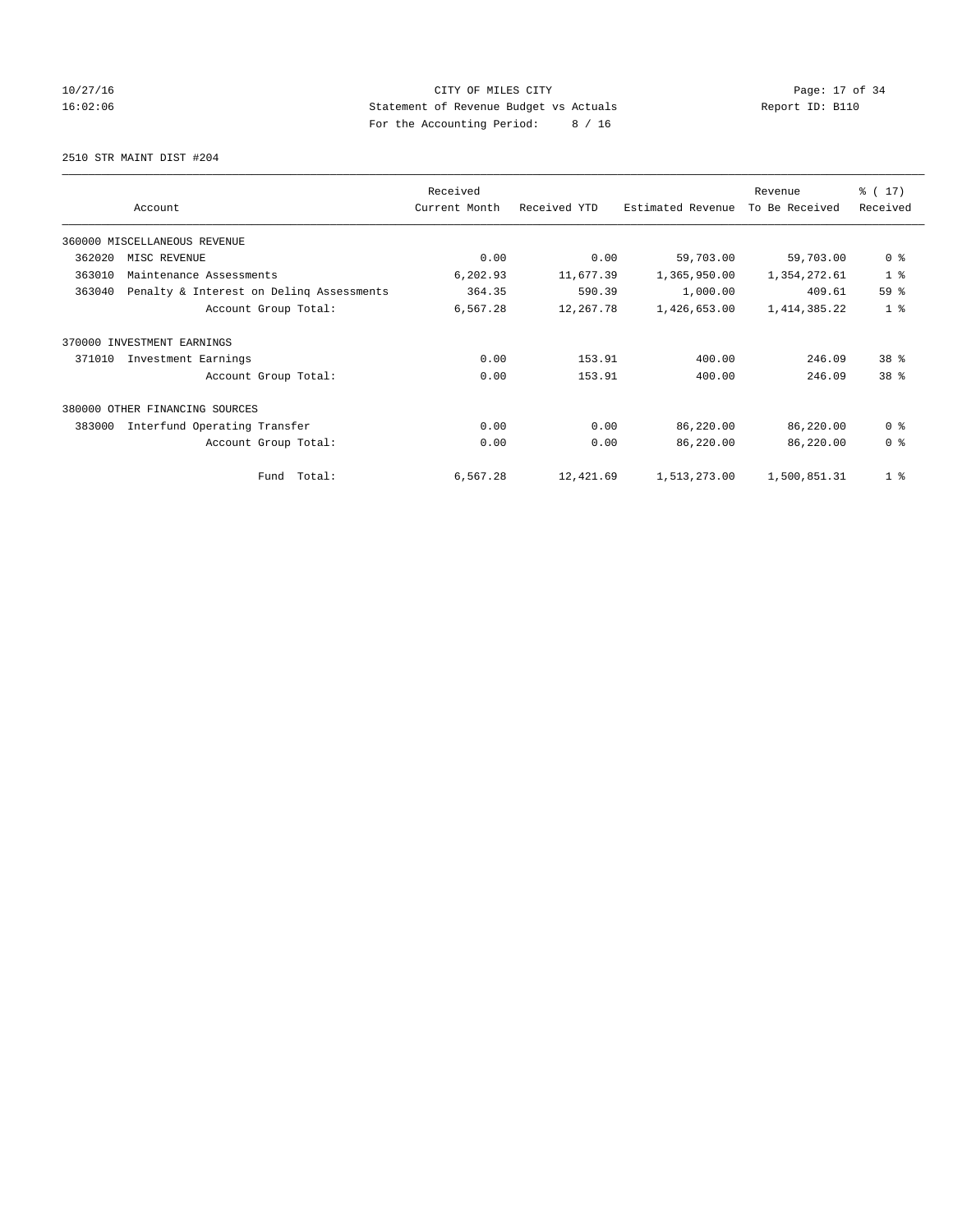## 10/27/16 Page: 18 of 34 16:02:06 Statement of Revenue Budget vs Actuals Report ID: B110 For the Accounting Period: 8 / 16

2520 STR MAINT DIST #205

| Account                                            | Received<br>Current Month | Received YTD | Estimated Revenue | Revenue<br>To Be Received | $\frac{1}{6}$ (17)<br>Received |
|----------------------------------------------------|---------------------------|--------------|-------------------|---------------------------|--------------------------------|
| 360000 MISCELLANEOUS REVENUE                       |                           |              |                   |                           |                                |
| 363010<br>Maintenance Assessments                  | 1,583.07                  | 6,289.09     | 473, 419.00       | 467,129.91                | 1 <sub>8</sub>                 |
| 363040<br>Penalty & Interest on Deling Assessments | 92.99                     | 410.04       | 1,000.00          | 589.96                    | 41.8                           |
| Account Group Total:                               | 1,676.06                  | 6,699.13     | 474,419.00        | 467,719.87                | 1 <sup>8</sup>                 |
| 370000<br>INVESTMENT EARNINGS                      |                           |              |                   |                           |                                |
| 371010<br>Investment Earnings                      | 0.00                      | 94.73        | 400.00            | 305.27                    | $24$ $\frac{6}{3}$             |
| Account Group Total:                               | 0.00                      | 94.73        | 400.00            | 305.27                    | $24$ $%$                       |
| 380000 OTHER FINANCING SOURCES                     |                           |              |                   |                           |                                |
| 383000<br>Interfund Operating Transfer             | 0.00                      | 0.00         | 86,219.00         | 86,219.00                 | 0 <sup>8</sup>                 |
| Account Group Total:                               | 0.00                      | 0.00         | 86,219.00         | 86,219.00                 | 0 <sup>8</sup>                 |
| Fund Total:                                        | 1,676.06                  | 6,793.86     | 561,038.00        | 554, 244.14               | 1 <sup>°</sup>                 |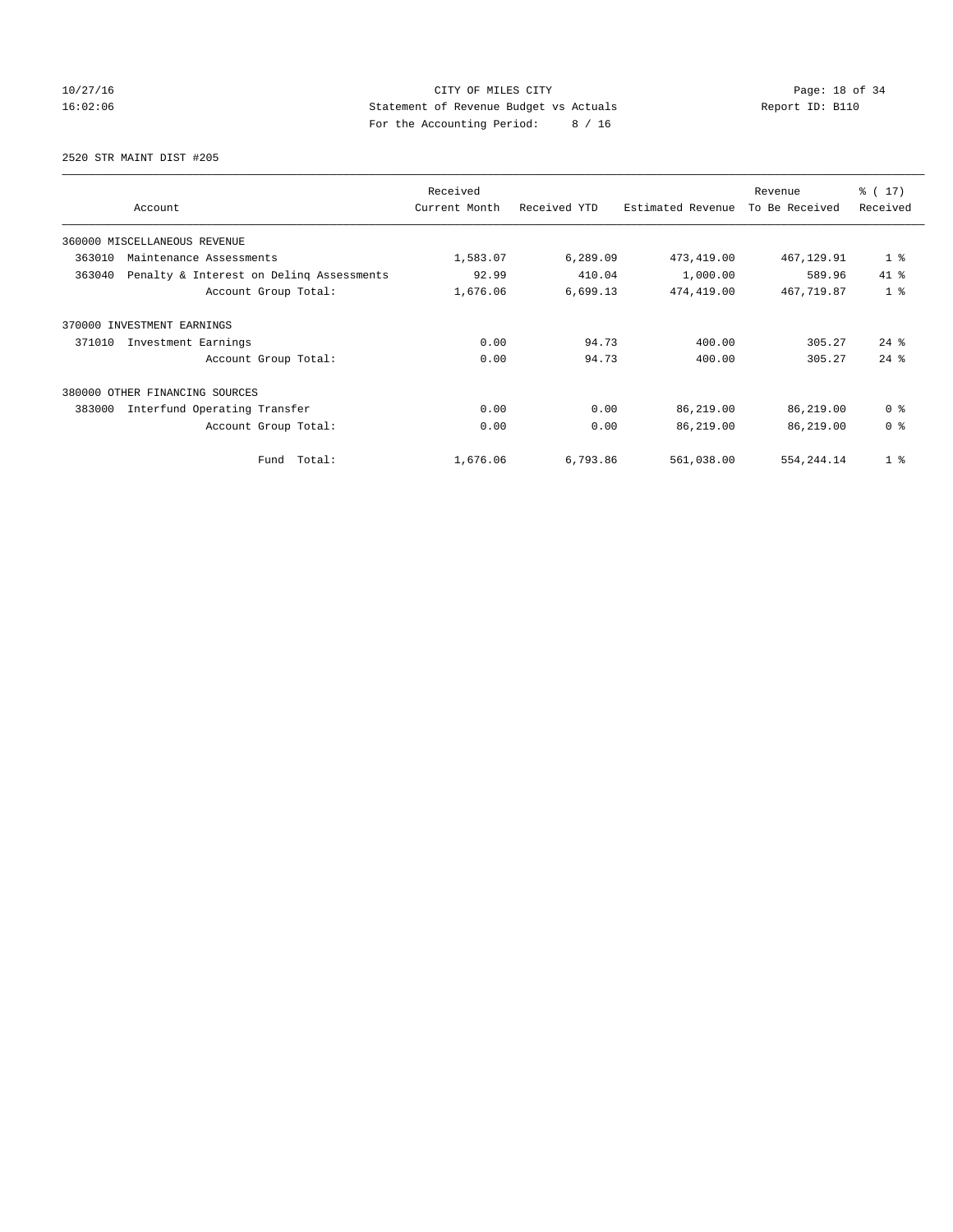## 10/27/16 Page: 19 of 34 16:02:06 Statement of Revenue Budget vs Actuals Report ID: B110 For the Accounting Period: 8 / 16

2540 STR MAINT DIST#207-(MILESTOWN ESTATES)

|        |                                          | Received      |              |                   | Revenue        | $\frac{1}{6}$ (17) |
|--------|------------------------------------------|---------------|--------------|-------------------|----------------|--------------------|
|        | Account                                  | Current Month | Received YTD | Estimated Revenue | To Be Received | Received           |
|        | 360000 MISCELLANEOUS REVENUE             |               |              |                   |                |                    |
| 363010 | Maintenance Assessments                  | 0.00          | 0.00         | 5,251.00          | 5,251.00       | 0 <sup>8</sup>     |
| 363040 | Penalty & Interest on Deling Assessments | 8.68          | 8.68         | 0.00              | $-8.68$        | $***$ $\approx$    |
|        | Account Group Total:                     | 8.68          | 8.68         | 5,251.00          | 5, 242, 32     | 0 <sup>8</sup>     |
|        | 370000 INVESTMENT EARNINGS               |               |              |                   |                |                    |
| 371010 | Investment Earnings                      | 0.00          | 1.42         | 0.00              | $-1.42$        | $***$ $\approx$    |
|        | Account Group Total:                     | 0.00          | 1.42         | 0.00              | $-1.42$        | $***$ $\approx$    |
|        | Total:<br>Fund                           | 8.68          | 10.10        | 5,251.00          | 5,240.90       | 0 %                |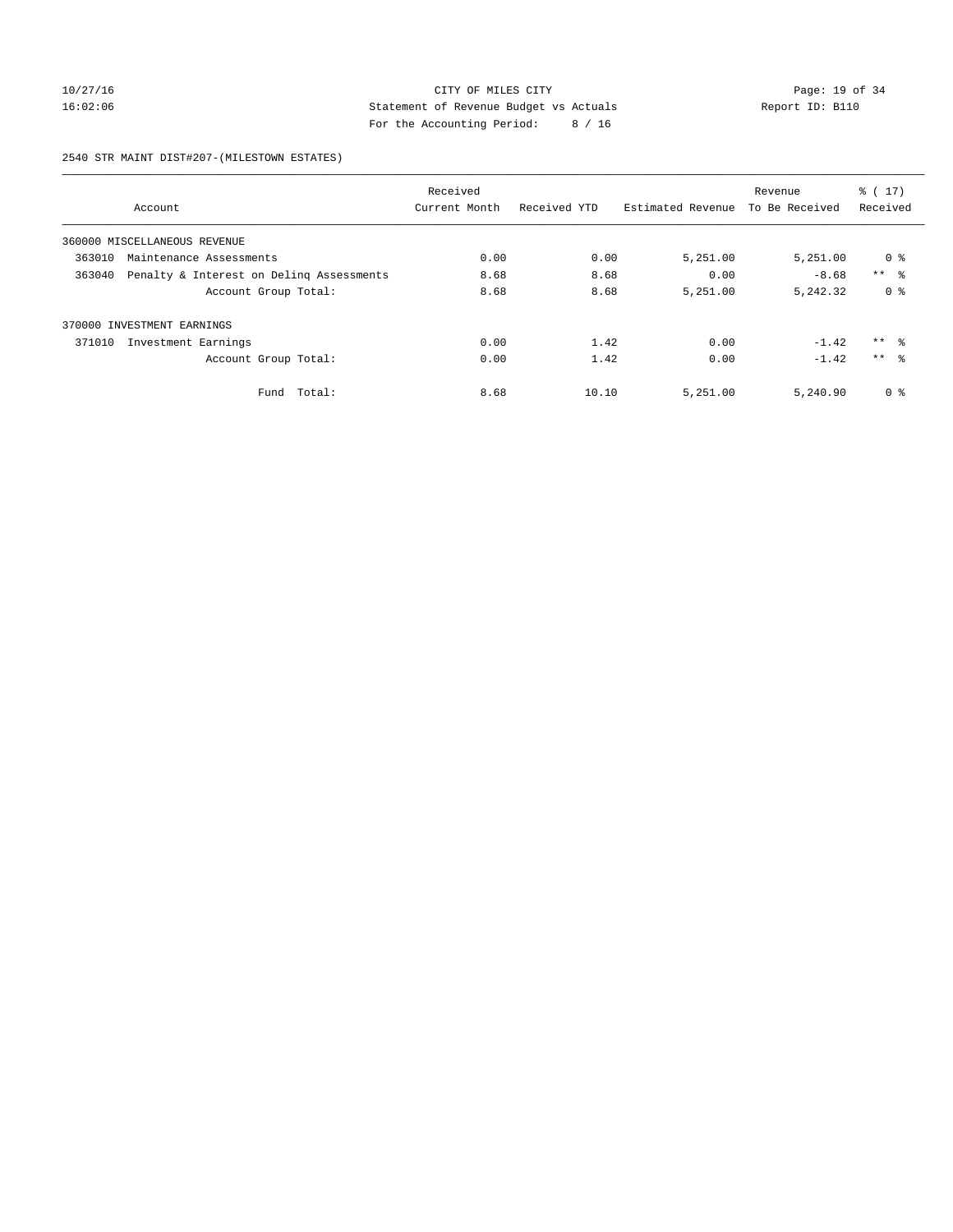## 10/27/16 Page: 20 of 34 16:02:06 Statement of Revenue Budget vs Actuals Report ID: B110 For the Accounting Period: 8 / 16

## 2701 Fire Grants

| Account                      | Received<br>Current Month | Received YTD | Estimated Revenue | Revenue<br>To Be Received | $\frac{1}{6}$ ( 17)<br>Received |
|------------------------------|---------------------------|--------------|-------------------|---------------------------|---------------------------------|
| 360000 MISCELLANEOUS REVENUE |                           |              |                   |                           |                                 |
| 365040<br>DONATIONS-FIRE/AMB | 0.00                      | 0.00         | 1,000.00          | 1,000.00                  | 0 %                             |
| Account Group Total:         | 0.00                      | 0.00         | 1,000.00          | 1,000.00                  | 0 <sup>8</sup>                  |
| Fund Total:                  | 0.00                      | 0.00         | 1,000.00          | 1,000.00                  | 0 %                             |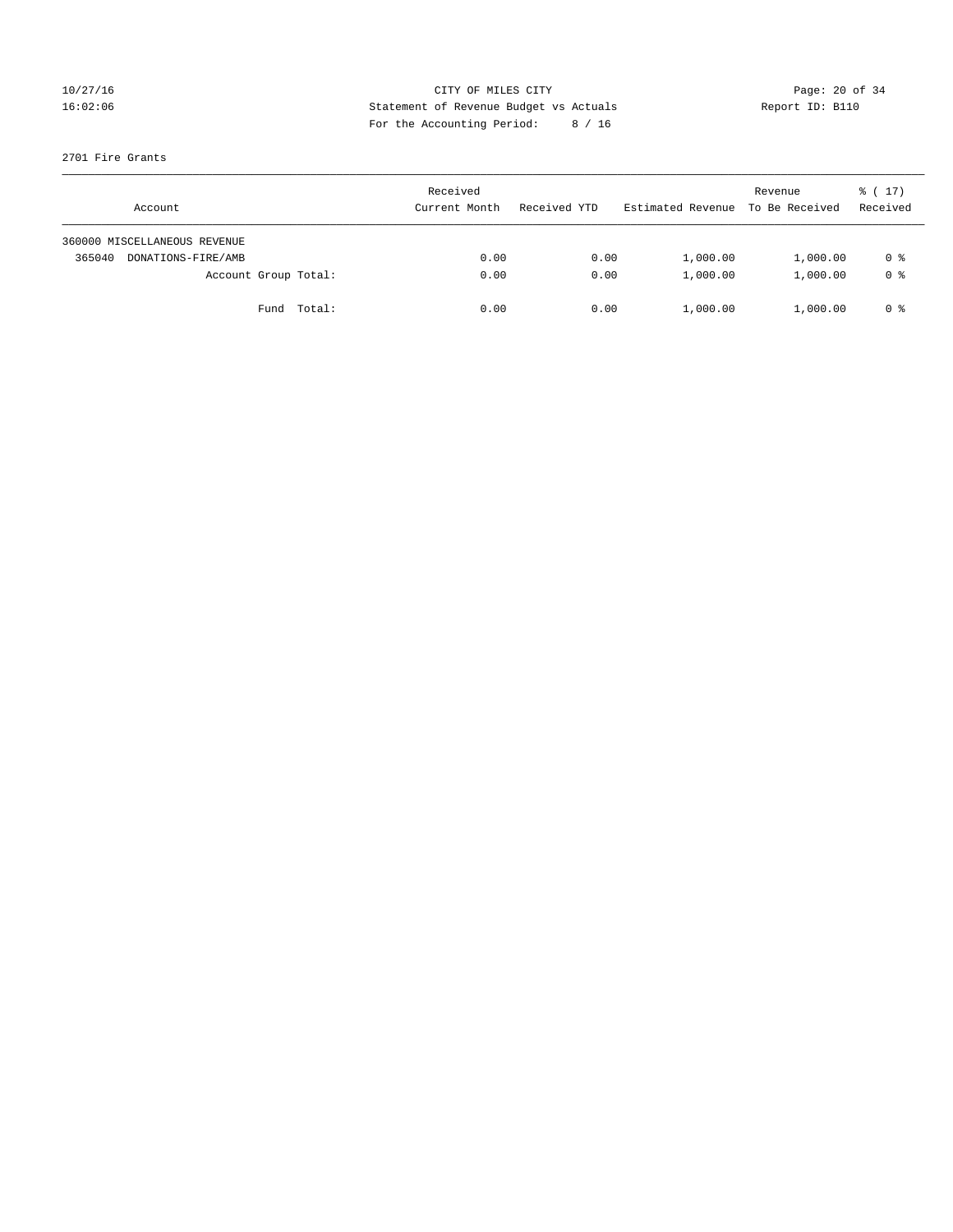## 10/27/16 Page: 21 of 34 16:02:06 Statement of Revenue Budget vs Actuals Report ID: B110 For the Accounting Period: 8 / 16

2820 GAS TAX

| Account                              | Received<br>Current Month | Received YTD | Estimated Revenue | Revenue<br>To Be Received | $\frac{1}{6}$ ( 17)<br>Received |
|--------------------------------------|---------------------------|--------------|-------------------|---------------------------|---------------------------------|
| 330000 INTERGOVERNMENTAL REVENUES    |                           |              |                   |                           |                                 |
| Gasoline Tax Apportionment<br>335040 | 14,927.12                 | 29,854.18    | 179,125.00        | 149,270.82                | $17$ %                          |
| Account Group Total:                 | 14,927.12                 | 29,854.18    | 179,125.00        | 149,270.82                | $17*$                           |
| Fund Total:                          | 14,927.12                 | 29,854.18    | 179,125.00        | 149,270.82                | $17$ %                          |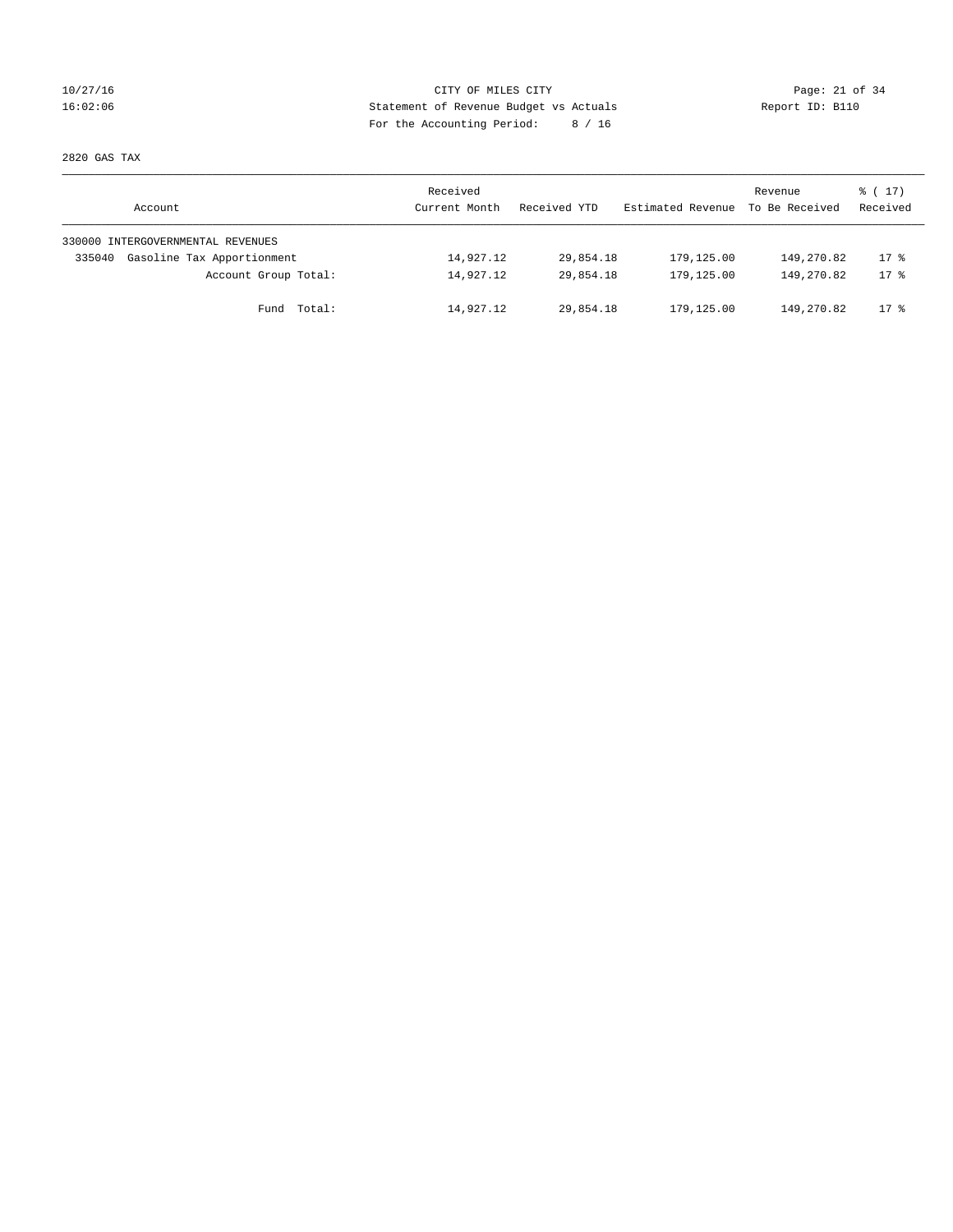## 10/27/16 Page: 22 of 34 16:02:06 Statement of Revenue Budget vs Actuals Report ID: B110 For the Accounting Period: 8 / 16

### 2850 911 EMERGENCY

|        | Account                           | Received<br>Current Month | Received YTD | Estimated Revenue | Revenue<br>To Be Received | $\frac{1}{2}$ (17)<br>Received |
|--------|-----------------------------------|---------------------------|--------------|-------------------|---------------------------|--------------------------------|
|        | 330000 INTERGOVERNMENTAL REVENUES |                           |              |                   |                           |                                |
| 334014 | Homeland Security Grant           | 0.00                      | 0.00         | 105,000.00        | 105,000.00                | 0 <sup>8</sup>                 |
| 335080 | Basic 911 Funds                   | 44,538.06                 | 44,538.06    | 63,000.00         | 18,461.94                 | 71 %                           |
| 335081 | Enhanced 911 Funds                | 15,894.26                 | 15,894.26    | 63,000.00         | 47,105.74                 | $25$ $%$                       |
| 335082 | 911 - WIRELESS FUNDS              | 19,247.87                 | 19,247.87    | 75,000.00         | 55,752.13                 | $26$ %                         |
|        | Account Group Total:              | 79,680.19                 | 79,680.19    | 306,000.00        | 226, 319.81               | $26$ %                         |
|        | 370000 INVESTMENT EARNINGS        |                           |              |                   |                           |                                |
| 371010 | Investment Earnings               | 0.00                      | 61.84        | 200.00            | 138.16                    | $31$ $%$                       |
|        | Account Group Total:              | 0.00                      | 61.84        | 200.00            | 138.16                    | $31*$                          |
|        | Total:<br>Fund                    | 79,680.19                 | 79,742.03    | 306,200.00        | 226, 457.97               | $26$ $\frac{6}{3}$             |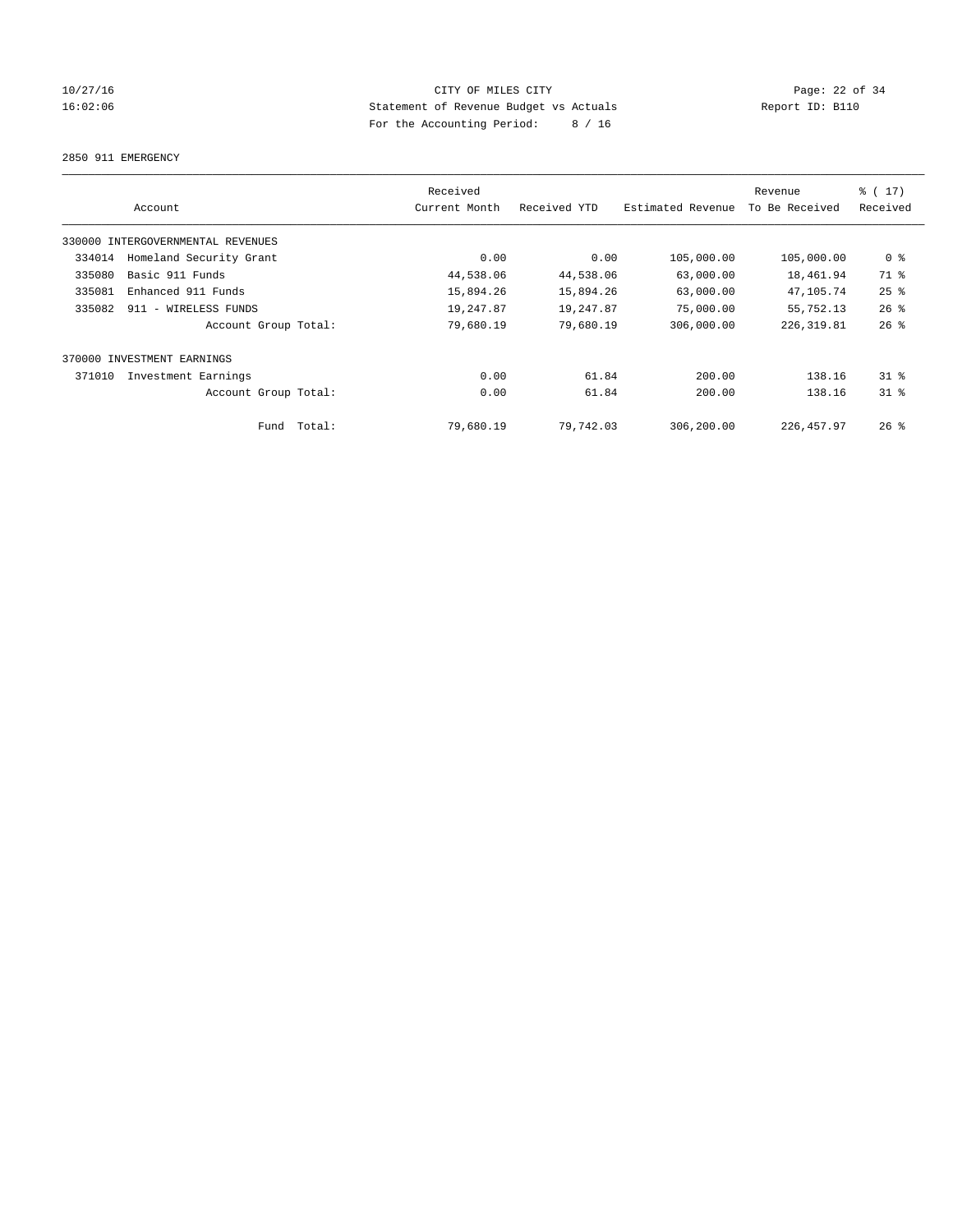## 10/27/16 Page: 23 of 34 16:02:06 Statement of Revenue Budget vs Actuals Report ID: B110 For the Accounting Period: 8 / 16

2880 LIBRARY GRANTS

|        | Account                           | Received<br>Current Month | Received YTD | Estimated Revenue | Revenue<br>To Be Received | $\frac{1}{6}$ (17)<br>Received |
|--------|-----------------------------------|---------------------------|--------------|-------------------|---------------------------|--------------------------------|
|        | 330000 INTERGOVERNMENTAL REVENUES |                           |              |                   |                           |                                |
| 334100 | Library - State Aid               | 0.00                      | 0.00         | 5,399.00          | 5.399.00                  | 0 %                            |
| 334101 | HB#193-Interlibrary Loan Reimb    | 0.00                      | 0.00         | 5,000.00          | 5,000.00                  | 0 <sup>8</sup>                 |
| 334105 | Sagebrush Fed/Coal Sev Tax        | 0.00                      | 0.00         | 4,793.00          | 4,793.00                  | 0 <sup>8</sup>                 |
|        | Account Group Total:              | 0.00                      | 0.00         | 15,192.00         | 15,192.00                 | 0 <sup>8</sup>                 |
|        | Fund Total:                       | 0.00                      | 0.00         | 15,192.00         | 15,192.00                 | 0 %                            |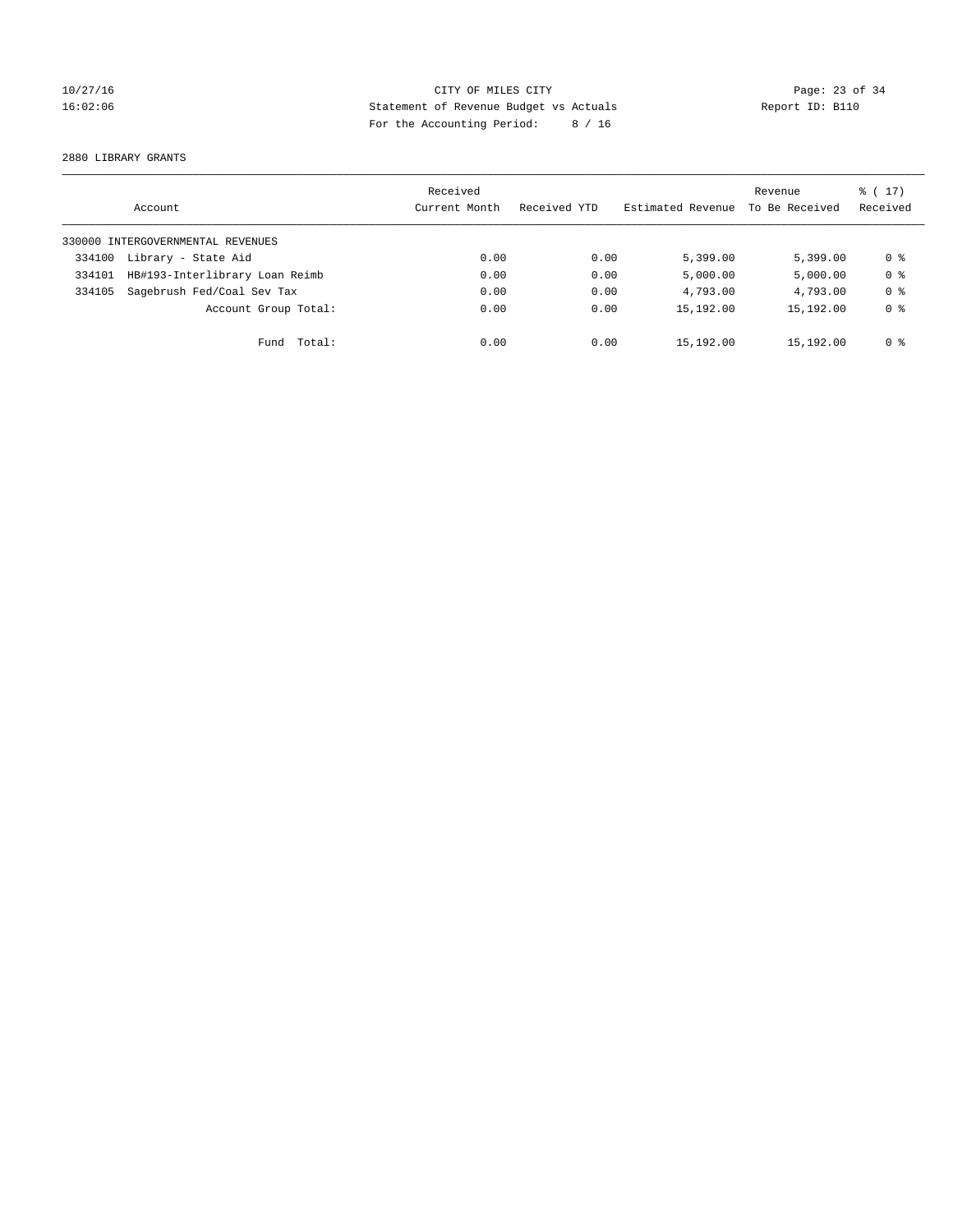## 10/27/16 Page: 24 of 34 16:02:06 Statement of Revenue Budget vs Actuals Report ID: B110 For the Accounting Period: 8 / 16

2935 Historic Preservation

| Account                                | Received<br>Current Month | Received YTD | Estimated Revenue | Revenue<br>To Be Received | $\frac{1}{6}$ (17)<br>Received |
|----------------------------------------|---------------------------|--------------|-------------------|---------------------------|--------------------------------|
| 330000 INTERGOVERNMENTAL REVENUES      |                           |              |                   |                           |                                |
| 334000<br>State Grants                 | 0.00                      | 0.00         | 5,500.00          | 5,500.00                  | 0 <sup>8</sup>                 |
| Account Group Total:                   | 0.00                      | 0.00         | 5,500.00          | 5,500.00                  | 0 <sup>8</sup>                 |
| 340000 Charges for Services            |                           |              |                   |                           |                                |
| 346080<br>Preservation Service Fees    | 0.00                      | 0.00         | 1,200.00          | 1,200.00                  | 0 <sup>8</sup>                 |
| Account Group Total:                   | 0.00                      | 0.00         | 1,200.00          | 1,200.00                  | 0 <sup>8</sup>                 |
| 360000 MISCELLANEOUS REVENUE           |                           |              |                   |                           |                                |
| Contributions and Donations<br>365000  | 0.00                      | 0.00         | 1,000.00          | 1,000.00                  | 0 <sup>8</sup>                 |
| Account Group Total:                   | 0.00                      | 0.00         | 1,000.00          | 1,000.00                  | 0 <sup>8</sup>                 |
| 380000 OTHER FINANCING SOURCES         |                           |              |                   |                           |                                |
| Interfund Operating Transfer<br>383000 | 0.00                      | 0.00         | 2,200.00          | 2,200.00                  | 0 <sup>8</sup>                 |
| Account Group Total:                   | 0.00                      | 0.00         | 2,200.00          | 2,200.00                  | 0 <sup>8</sup>                 |
| Total:<br>Fund                         | 0.00                      | 0.00         | 9,900.00          | 9,900.00                  | 0 <sup>8</sup>                 |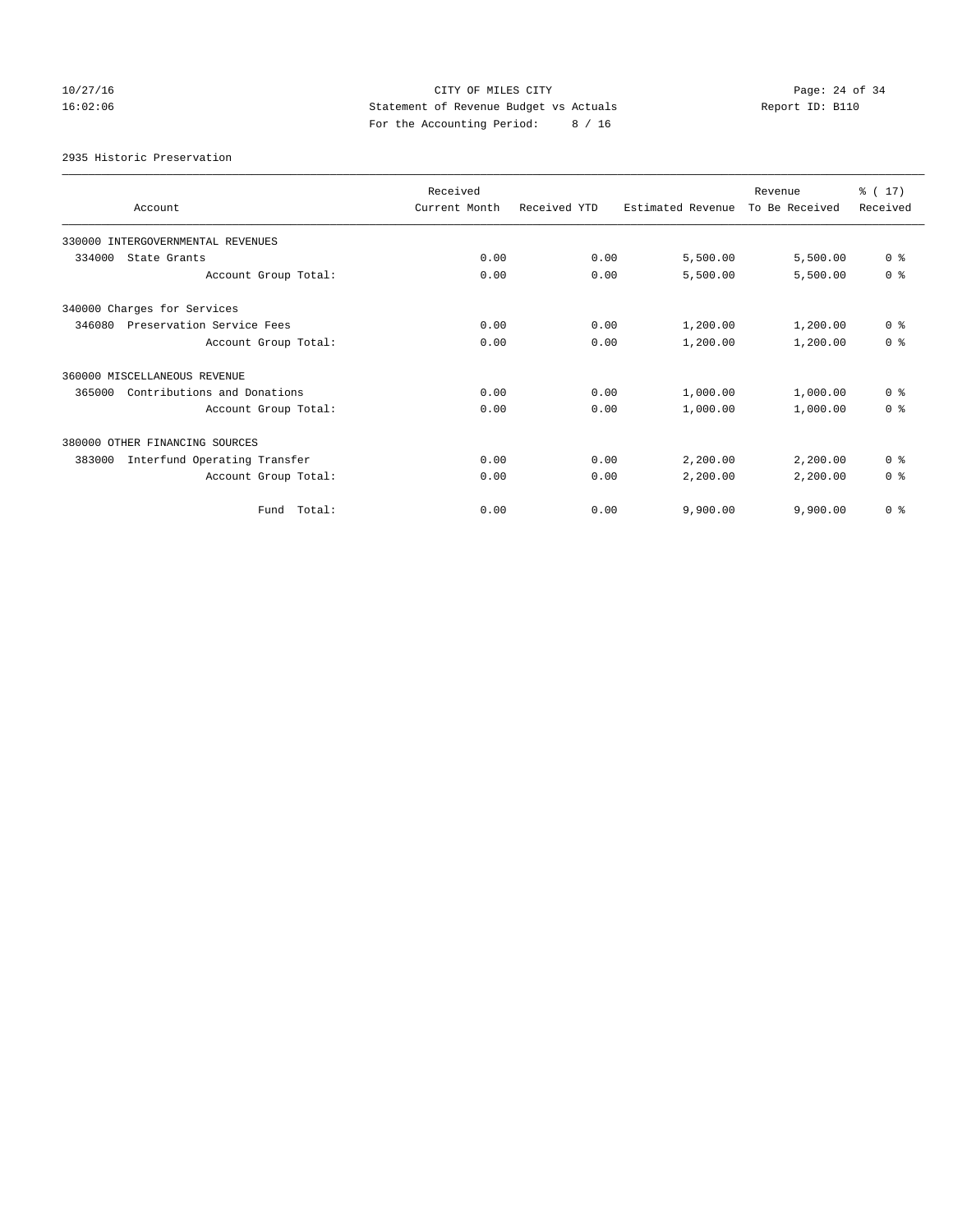# 10/27/16 Page: 25 of 34 16:02:06 Statement of Revenue Budget vs Actuals Report ID: B110 For the Accounting Period: 8 / 16

2985 RETIRED SENIOR VOLUNTEER PROG (RSVP)

|                                      | Received      |              |                   | Revenue        | $\frac{1}{2}$ (17) |
|--------------------------------------|---------------|--------------|-------------------|----------------|--------------------|
| Account                              | Current Month | Received YTD | Estimated Revenue | To Be Received | Received           |
| 330000<br>INTERGOVERNMENTAL REVENUES |               |              |                   |                |                    |
| RSVP-Fallon/Custer<br>331166         | 6,864.53      | 6,864.53     | 82,412.00         | 75,547.47      | 8 %                |
| Account Group Total:                 | 6,864.53      | 6,864.53     | 82,412.00         | 75,547.47      | 8 %                |
| 360000 MISCELLANEOUS REVENUE         |               |              |                   |                |                    |
| 362020<br>MISC REVENUE               | 3,755.56      | 3,794.09     | 13,350.00         | 9,555.91       | $28$ %             |
| Account Group Total:                 | 3,755.56      | 3,794.09     | 13,350.00         | 9,555.91       | 28 <sup>8</sup>    |
| 370000 INVESTMENT EARNINGS           |               |              |                   |                |                    |
| 371010<br>Investment Earnings        | 0.00          | 2.58         | 0.00              | $-2.58$        | $***$ $ -$         |
| Account Group Total:                 | 0.00          | 2.58         | 0.00              | $-2.58$        | $***$ $\approx$    |
| Total:<br>Fund                       | 10,620.09     | 10,661.20    | 95,762.00         | 85,100.80      | $11*$              |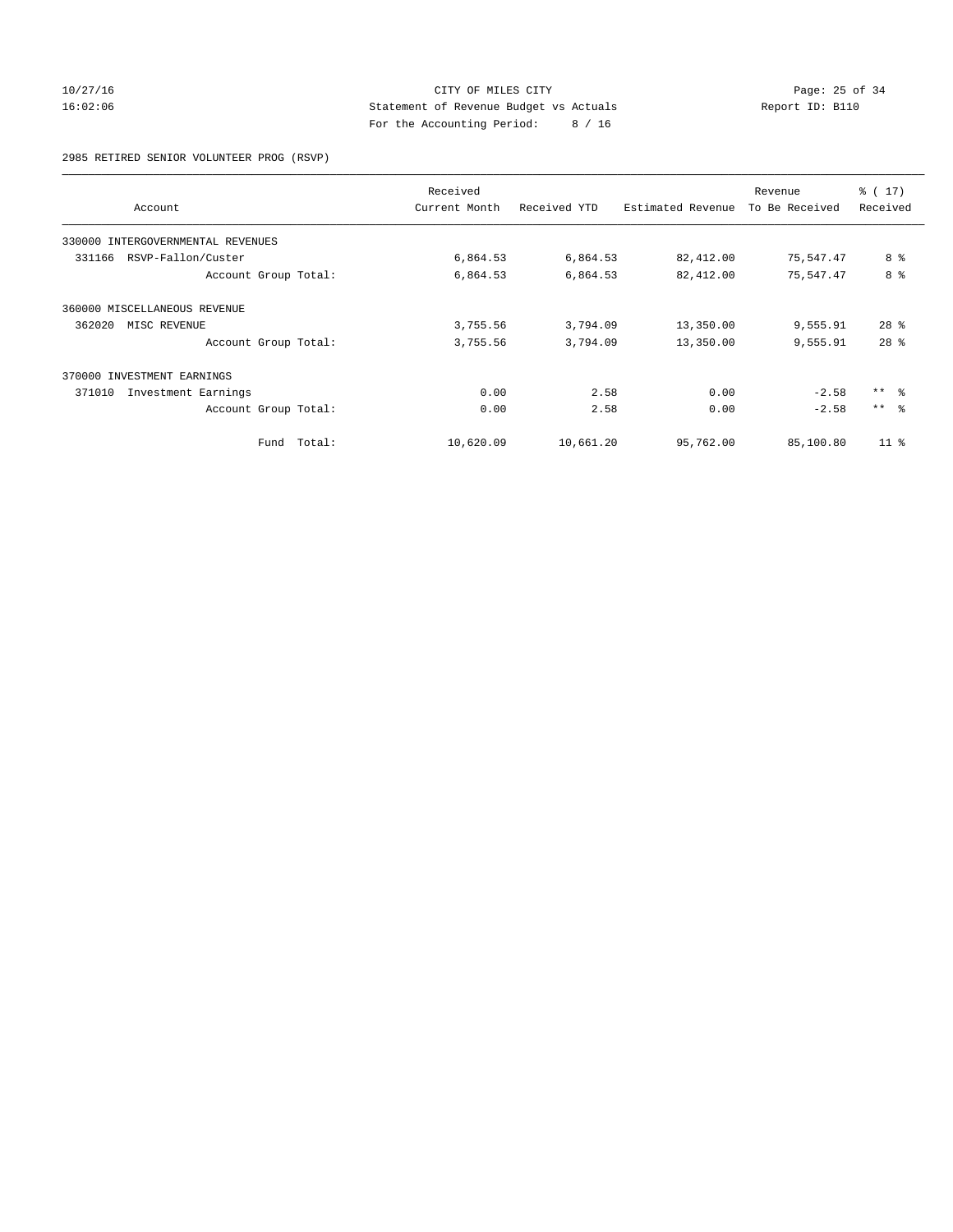# 10/27/16 Page: 26 of 34 16:02:06 Statement of Revenue Budget vs Actuals Report ID: B110 For the Accounting Period: 8 / 16

3670 SID 211

| Account                                           | Received<br>Current Month |        | Received YTD |        | Estimated Revenue To Be Received | Revenue  | $\frac{1}{6}$ ( 17)<br>Received |
|---------------------------------------------------|---------------------------|--------|--------------|--------|----------------------------------|----------|---------------------------------|
| 360000 MISCELLANEOUS REVENUE                      |                           |        |              |        |                                  |          |                                 |
| Bond Principal and Interest Assessments<br>363020 |                           | 147.91 |              | 153.24 | 4,551.00                         | 4,397.76 | 3 %                             |
| Account Group Total:                              |                           | 147.91 |              | 153.24 | 4,551.00                         | 4,397.76 | 3 <sup>8</sup>                  |
| Fund Total:                                       |                           | 147.91 |              | 153.24 | 4,551.00                         | 4,397.76 | 3 %                             |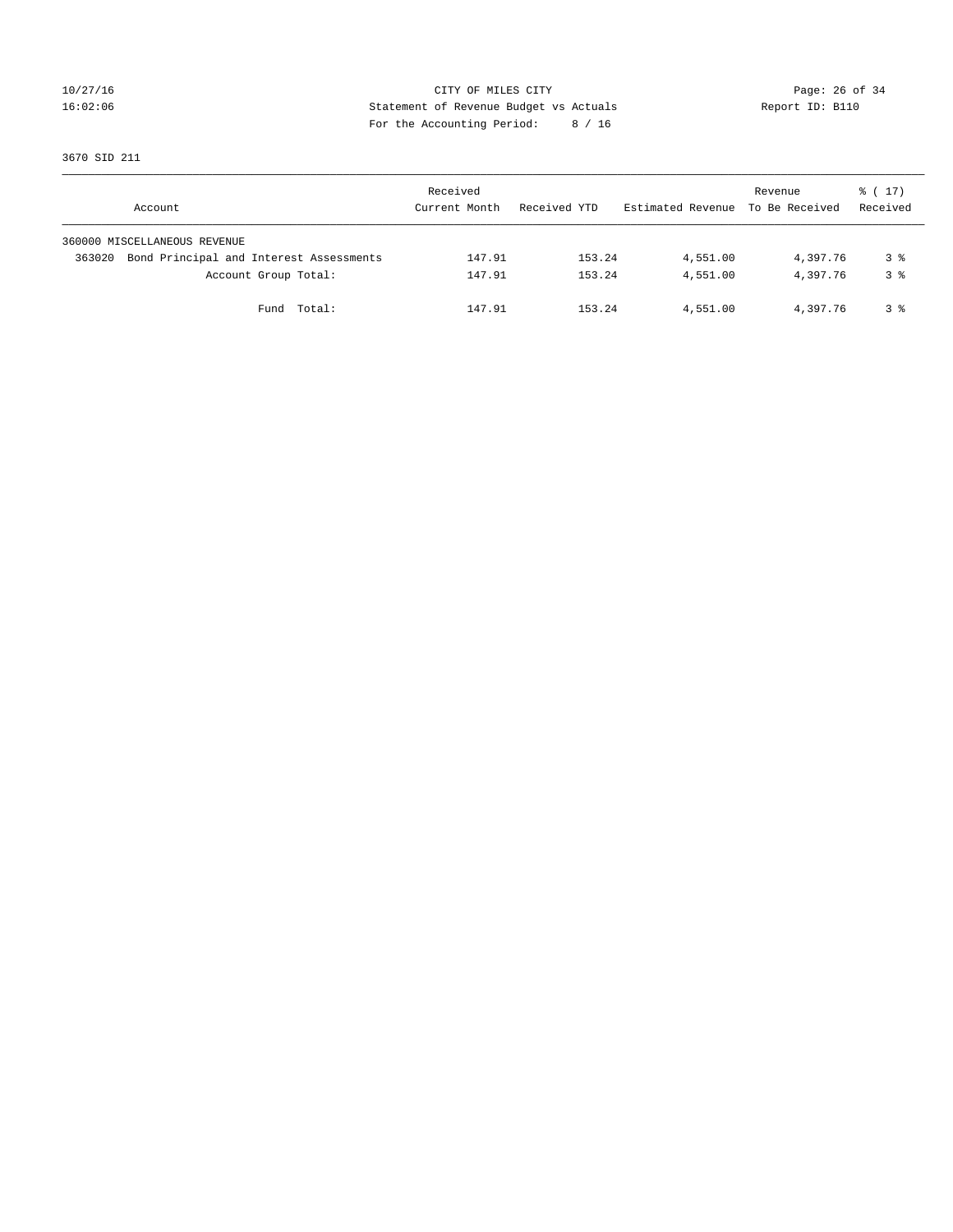# 10/27/16 Page: 27 of 34 16:02:06 Statement of Revenue Budget vs Actuals Report ID: B110 For the Accounting Period: 8 / 16

4000 General Fund Capitol Improvement Fund

|                                        | Received      |              |                   | Revenue        | $\frac{1}{6}$ ( 17 ) |
|----------------------------------------|---------------|--------------|-------------------|----------------|----------------------|
| Account                                | Current Month | Received YTD | Estimated Revenue | To Be Received | Received             |
| 370000 INVESTMENT EARNINGS             |               |              |                   |                |                      |
| 371010<br>Investment Earnings          | 0.00          | 15.44        | 0.00              | $-15.44$       | $***$ $\approx$      |
| Account Group Total:                   | 0.00          | 15.44        | 0.00              | $-15.44$       | $***$ $\frac{6}{5}$  |
| 380000 OTHER FINANCING SOURCES         |               |              |                   |                |                      |
| 383000<br>Interfund Operating Transfer | 0.00          | 0.00         | 77,000.00         | 77,000.00      | 0 <sup>8</sup>       |
| Account Group Total:                   | 0.00          | 0.00         | 77,000.00         | 77,000.00      | 0 <sup>8</sup>       |
| Total:<br>Fund                         | 0.00          | 15.44        | 77,000.00         | 76,984.56      | 0 <sup>8</sup>       |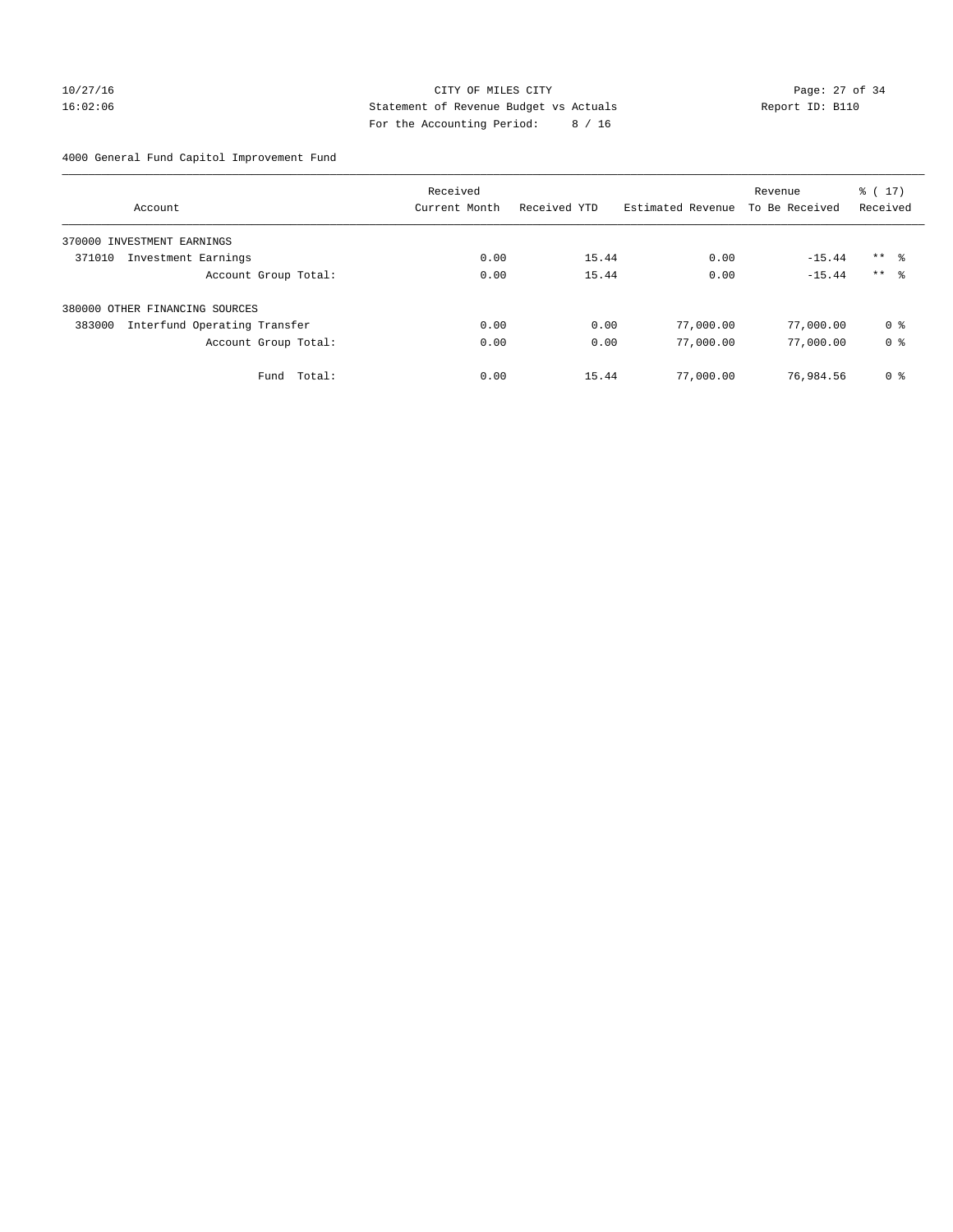## 10/27/16 Page: 28 of 34 16:02:06 Statement of Revenue Budget vs Actuals Report ID: B110 For the Accounting Period: 8 / 16

4056 Airport- Capital Improvement Plan

|        |                                    | Received      |              |                   | Revenue        | % (17)          |
|--------|------------------------------------|---------------|--------------|-------------------|----------------|-----------------|
|        | Account                            | Current Month | Received YTD | Estimated Revenue | To Be Received | Received        |
|        | 340000 Charges for Services        |               |              |                   |                |                 |
| 343018 | Sale of Street & Roadway Materials | 0.00          | 0.00         | 1,000.00          | 1,000.00       | 0 <sup>8</sup>  |
| 343065 | Building Rentals                   | 0.00          | 0.00         | 10,200.00         | 10,200.00      | 0 <sup>8</sup>  |
| 343067 | Other - Miscellaneous              | 29.12         | 29.12        | 0.00              | $-29.12$       | $***$ $\approx$ |
| 343069 | Ag Contract                        | $-250.00$     | $-250.00$    | 1,000.00          | 1,250.00       | $-25$ $%$       |
|        | Account Group Total:               | $-220.88$     | $-220.88$    | 12,200.00         | 12,420.88      | $-2$ %          |
|        | 360000 MISCELLANEOUS REVENUE       |               |              |                   |                |                 |
| 361010 | Land Rental                        | 1,000.00      | 1,000.00     | 50,000.00         | 49,000.00      | 2 <sup>8</sup>  |
|        | Account Group Total:               | 1,000.00      | 1,000.00     | 50,000.00         | 49,000.00      | 2 <sup>8</sup>  |
|        | Fund Total:                        | 779.12        | 779.12       | 62,200.00         | 61,420.88      | 1 <sup>8</sup>  |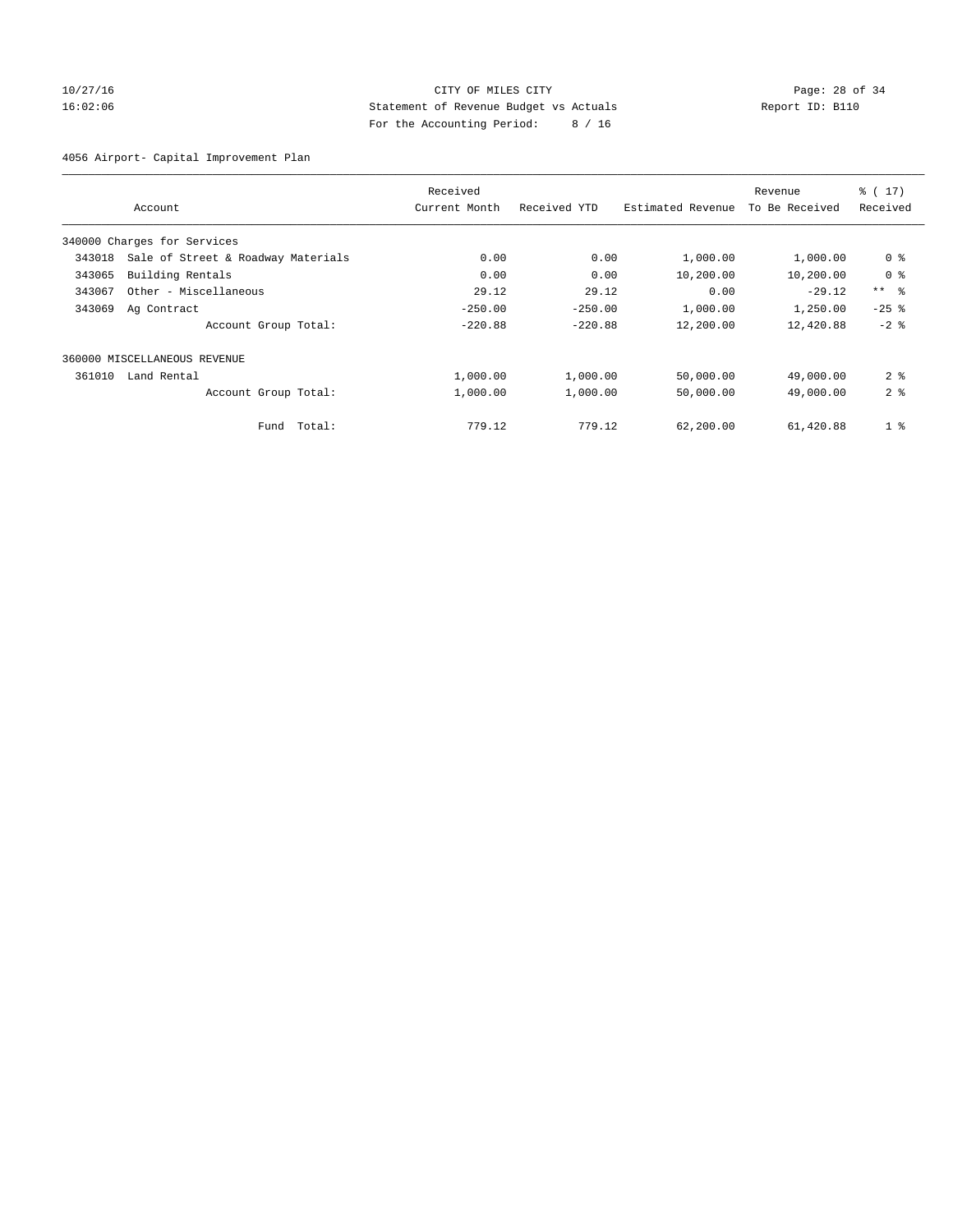## 10/27/16 Page: 29 of 34 16:02:06 Statement of Revenue Budget vs Actuals Report ID: B110 For the Accounting Period: 8 / 16

4060 CAPITAL IMPROV-PUBLIC WORKS

|        |                                    | Received      |              |                   | Revenue        | % (17)          |
|--------|------------------------------------|---------------|--------------|-------------------|----------------|-----------------|
|        | Account                            | Current Month | Received YTD | Estimated Revenue | To Be Received | Received        |
|        | 320000 LICENSES AND PERMITS        |               |              |                   |                |                 |
| 323040 | Other Miscellaneous Permits        | 400.00        | 750.00       | 3,000.00          | 2,250.00       | $25$ $%$        |
|        | Account Group Total:               | 400.00        | 750.00       | 3,000.00          | 2,250.00       | $25$ $%$        |
|        | 340000 Charges for Services        |               |              |                   |                |                 |
| 343014 | Street Cleaning                    | 1,140.00      | 1,140.00     | 8,490.00          | 7,350.00       | $13*$           |
| 343016 | Prkg Vio/Off Str-Impnd Fees        | 300.00        | 590.00       | 500.00            | $-90.00$       | $118*$          |
| 343018 | Sale of Street & Roadway Materials | 2,424.00      | 2,424.00     | 1,000.00          | $-1,424.00$    | $242$ $%$       |
|        | Account Group Total:               | 3,864.00      | 4,154.00     | 9,990.00          | 5,836.00       | $42*$           |
|        | 370000 INVESTMENT EARNINGS         |               |              |                   |                |                 |
| 371010 | Investment Earnings                | 0.00          | 96.14        | 0.00              | $-96.14$       | $***$ $\approx$ |
|        | Account Group Total:               | 0.00          | 96.14        | 0.00              | $-96.14$       | $***$ $\approx$ |
|        | 380000 OTHER FINANCING SOURCES     |               |              |                   |                |                 |
| 383000 | Interfund Operating Transfer       | 0.00          | 0.00         | 139,897.00        | 139,897.00     | 0 <sup>8</sup>  |
|        | Account Group Total:               | 0.00          | 0.00         | 139,897.00        | 139,897.00     | 0 <sup>8</sup>  |
|        | Total:<br>Fund                     | 4,264.00      | 5,000.14     | 152,887.00        | 147,886.86     | 3 <sup>8</sup>  |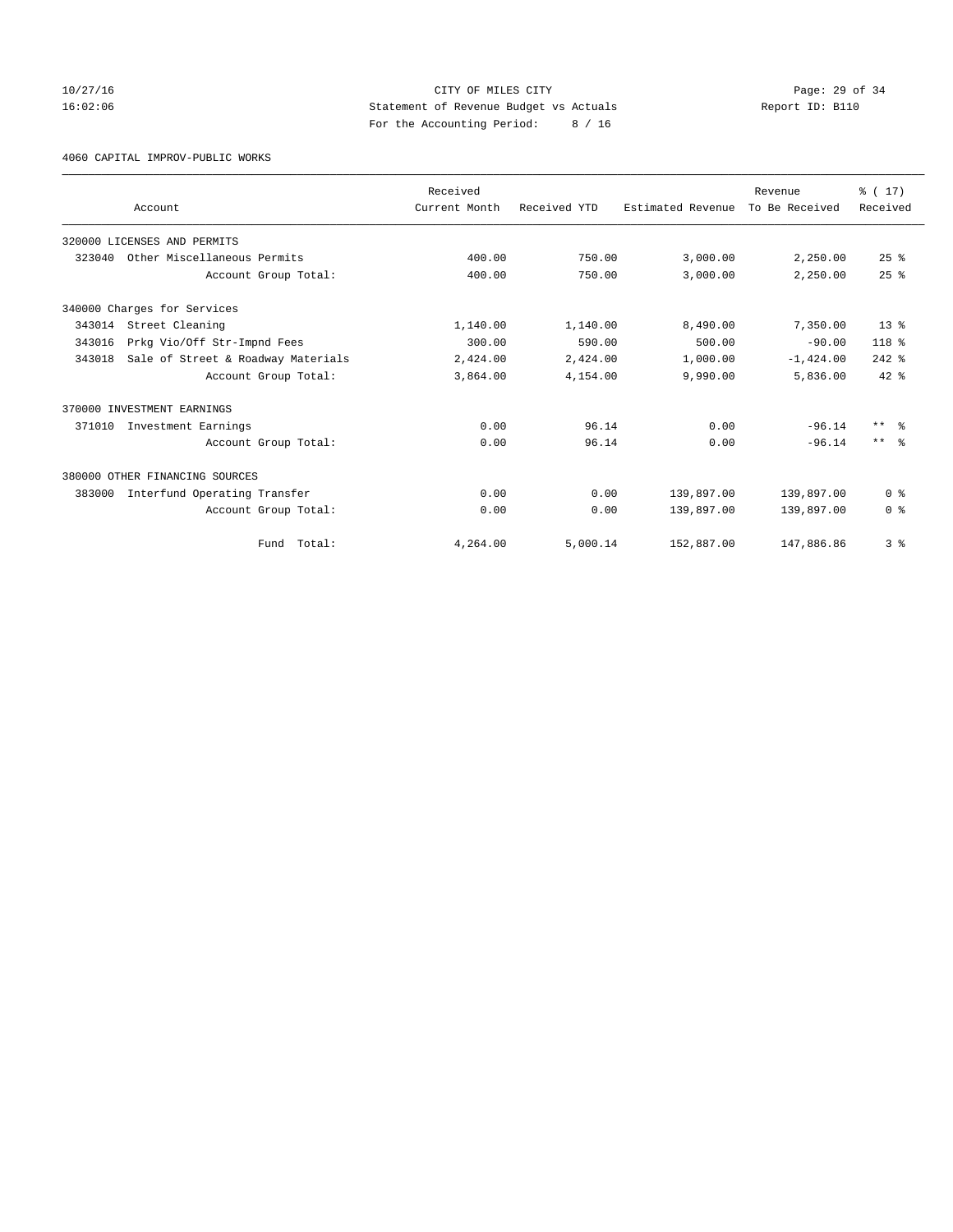## 10/27/16 Page: 30 of 34 16:02:06 Statement of Revenue Budget vs Actuals Report ID: B110 For the Accounting Period: 8 / 16

# 5210 WATER UTILITY

|        |                                     | Received      |              |                   | Revenue        | % (17)          |
|--------|-------------------------------------|---------------|--------------|-------------------|----------------|-----------------|
|        | Account                             | Current Month | Received YTD | Estimated Revenue | To Be Received | Received        |
|        | 340000 Charges for Services         |               |              |                   |                |                 |
| 343021 | Metered Water Sales                 | 263, 292.02   | 516, 421.86  | 1,843,758.00      | 1,327,336.14   | $28$ %          |
| 343022 | Unmetered Water Sales/Chrgoffs      | 3.76          | 153.27       | 1,600.00          | 1,446.73       | 10 <sup>8</sup> |
| 343023 | Bulk Water Sales                    | 174.02        | 3,391.14     | 6,000.00          | 2,608.86       | 57%             |
| 343024 | Sales of Water Materials & Supplies | 210.00        | 210.00       | 0.00              | $-210.00$      | $***$ $%$       |
| 343025 | Hookup Fee                          | 6, 120.00     | 6, 120.00    | 8,000.00          | 1,880.00       | 77.8            |
| 343026 | Water Install/Tap Chrgs/Labor       | 0.00          | 5,673.00     | 4,000.00          | $-1,673.00$    | 142 %           |
| 343027 | Chq for Wtr Dept. Serv              | 560.00        | 935.00       | 0.00              | $-935.00$      | $***$ $ -$      |
| 343029 | Curb Stop Replacement Fee           | 3,678.00      | 7,363.00     | 42,500.00         | 35, 137, 00    | $17*$           |
|        | Account Group Total:                | 274,037.80    | 540, 267.27  | 1,905,858.00      | 1,365,590.73   | 28 <sup>8</sup> |
|        | 360000 MISCELLANEOUS REVENUE        |               |              |                   |                |                 |
| 362020 | MISC REVENUE                        | 0.00          | 0.00         | 1,000.00          | 1,000.00       | 0 <sup>8</sup>  |
|        | Account Group Total:                | 0.00          | 0.00         | 1,000.00          | 1,000.00       | 0 <sup>8</sup>  |
|        | 370000 INVESTMENT EARNINGS          |               |              |                   |                |                 |
| 371010 | Investment Earnings                 | 0.00          | 2,036.87     | 6,000.00          | 3,963.13       | $34$ $%$        |
|        | Account Group Total:                | 0.00          | 2,036.87     | 6,000.00          | 3,963.13       | 34.8            |
|        | Fund Total:                         | 274,037.80    | 542,304.14   | 1,912,858.00      | 1,370,553.86   | $28$ %          |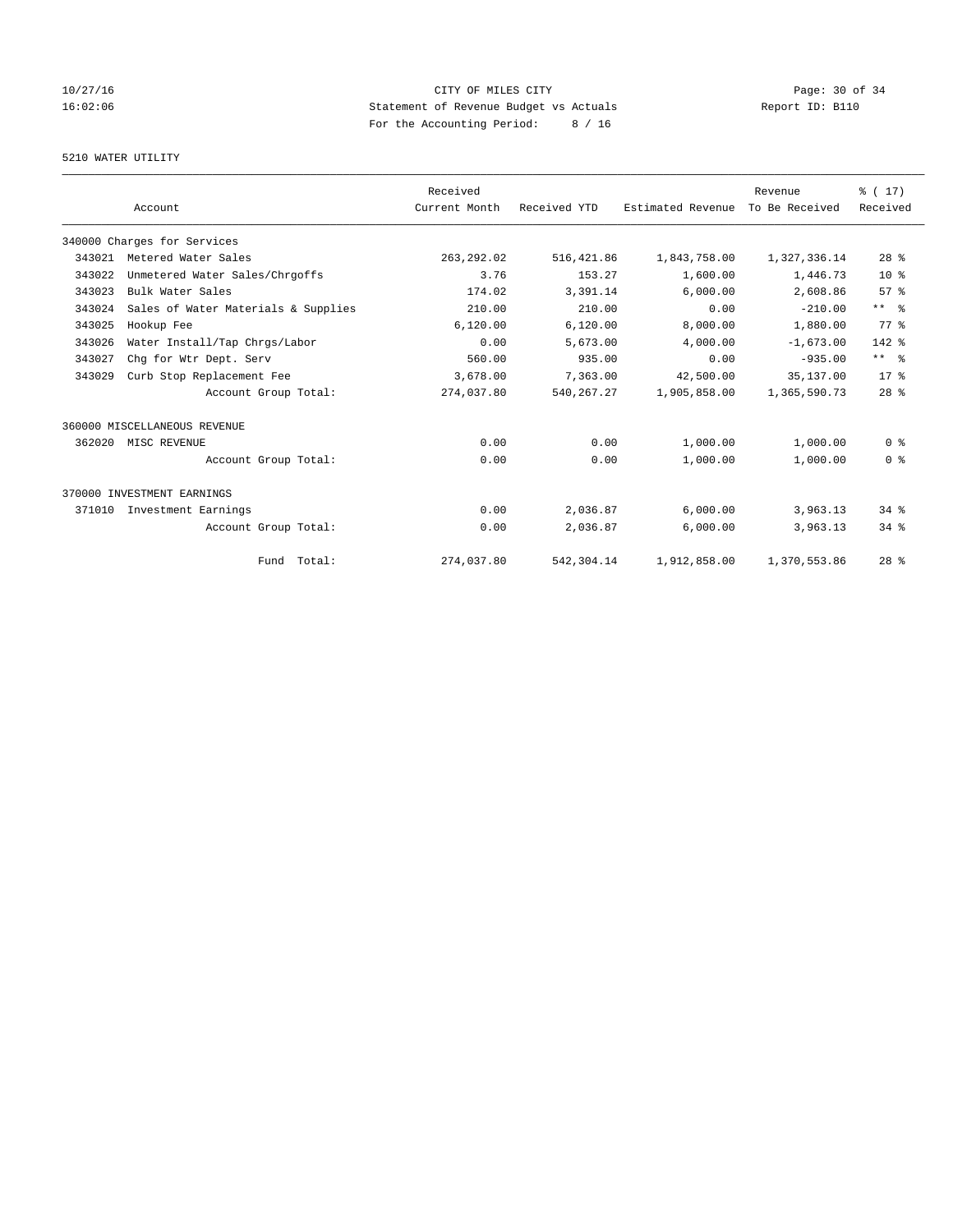10/27/16 Page: 31 of 34 16:02:06 Statement of Revenue Budget vs Actuals Report ID: B110 For the Accounting Period: 8 / 16

# 5310 SEWER UTILITY

|        |                                         | Received      |              |                   | Revenue        | % (17)          |
|--------|-----------------------------------------|---------------|--------------|-------------------|----------------|-----------------|
|        | Account                                 | Current Month | Received YTD | Estimated Revenue | To Be Received | Received        |
|        | 330000 INTERGOVERNMENTAL REVENUES       |               |              |                   |                |                 |
| 334120 | TSEP Grant                              | 0.00          | 0.00         | 500,000.00        | 500,000.00     | 0 <sup>8</sup>  |
| 334121 | DNRC GRANTS                             | 0.00          | 0.00         | 50,000.00         | 50,000.00      | 0 <sup>8</sup>  |
| 334122 | Renewable Resource Grant                | 0.00          | 0.00         | 50,000.00         | 50,000.00      | 0 <sup>8</sup>  |
|        | Account Group Total:                    | 0.00          | 0.00         | 600,000.00        | 600,000.00     | 0 <sup>8</sup>  |
|        | 340000 Charges for Services             |               |              |                   |                |                 |
| 343031 | Sewer Service Charges                   | 165,635.13    | 328,648.35   | 2,038,010.00      | 1,709,361.65   | $16*$           |
| 343032 | Sewer Installation Charges/Chrgoffs     | 3.77          | 60.54        | 1,000.00          | 939.46         | 6 %             |
| 343033 | Hookup Fee                              | 0.00          | 600.00       | 4,000.00          | 3,400.00       | $15*$           |
| 343034 | Treatment Facilities Fees               | 230.00        | 165.00       | 2,000.00          | 1,835.00       | 8 %             |
| 343036 | Miscellaneous Sewer Revenue (Labor)     | 360.00        | 360.00       | 1,000.00          | 640.00         | 36 <sup>8</sup> |
| 343037 | Baker Road Etc.                         | 1,082.92      | 1,721.67     | 6, 200.00         | 4,478.33       | 28 <sup>8</sup> |
|        | Account Group Total:                    | 167, 311.82   | 331, 555.56  | 2,052,210.00      | 1,720,654.44   | 16 <sup>8</sup> |
|        | 360000 MISCELLANEOUS REVENUE            |               |              |                   |                |                 |
| 361010 | Land Rental                             | 75.90         | 75.90        | 1,600.00          | 1,524.10       | 5 <sup>8</sup>  |
| 362020 | MISC REVENUE                            | 0.00          | 0.00         | 3,000.00          | 3,000.00       | 0 %             |
|        | Account Group Total:                    | 75.90         | 75.90        | 4,600.00          | 4,524.10       | 2 <sup>8</sup>  |
|        | 370000 INVESTMENT EARNINGS              |               |              |                   |                |                 |
| 371010 | Investment Earnings                     | 0.00          | 289.43       | 500.00            | 210.57         | 58 %            |
|        | Account Group Total:                    | 0.00          | 289.43       | 500.00            | 210.57         | 58 %            |
|        | 380000 OTHER FINANCING SOURCES          |               |              |                   |                |                 |
|        | 381070 Proceeds/Loans/Intercap 016-2015 | 0.00          | 0.00         | 6,200,000.00      | 6, 200, 000.00 | 0 <sup>8</sup>  |
|        | Account Group Total:                    | 0.00          | 0.00         | 6,200,000.00      | 6, 200, 000.00 | 0 <sup>8</sup>  |
|        | Total:<br>Fund                          | 167, 387. 72  | 331,920.89   | 8,857,310.00      | 8,525,389.11   | 4%              |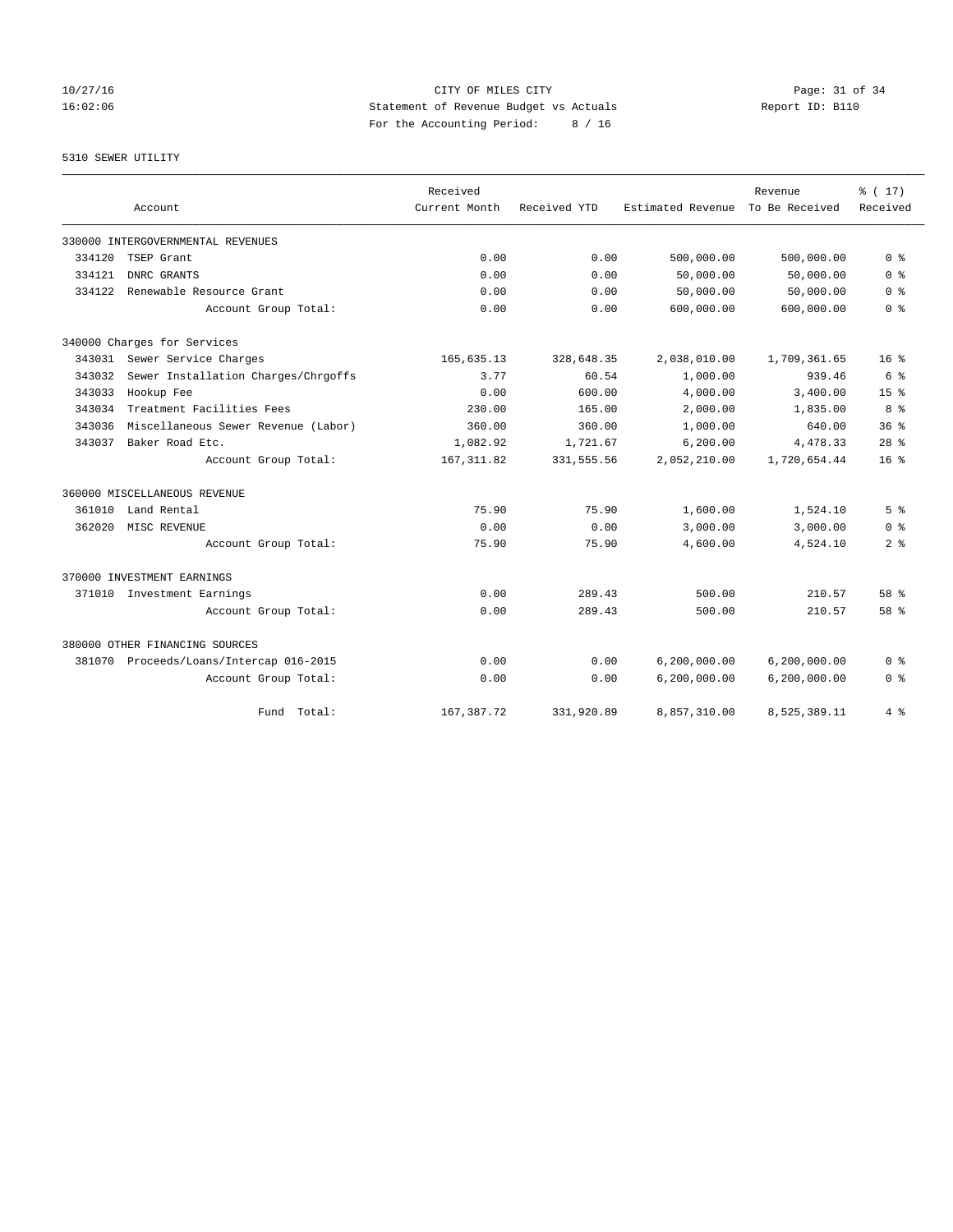## 10/27/16 Page: 32 of 34 16:02:06 Statement of Revenue Budget vs Actuals Report ID: B110 For the Accounting Period: 8 / 16

5510 AMBULANCE FUND

|              |                                        | Received      |              |                   | Revenue        | % (17)          |
|--------------|----------------------------------------|---------------|--------------|-------------------|----------------|-----------------|
|              | Account                                | Current Month | Received YTD | Estimated Revenue | To Be Received | Received        |
| 310000 TAXES |                                        |               |              |                   |                |                 |
| 311010       | Real Property Taxes                    | 34.39         | 57.64        | 8,366.00          | 8,308.36       | 1 <sup>8</sup>  |
| 311020       | Personal Property Taxes                | 0.43          | 2.96         | 273.00            | 270.04         | 1 <sup>8</sup>  |
| 312000       | Penalty & Interest on Delinquent Taxes | 1.86          | 2.74         | 30.00             | 27.26          | 9 <sup>8</sup>  |
|              | Account Group Total:                   | 36.68         | 63.34        | 8,669.00          | 8,605.66       | 1 <sup>8</sup>  |
|              | 330000 INTERGOVERNMENTAL REVENUES      |               |              |                   |                |                 |
| 331040       | Medicaid Supplemental Program-State    | 0.00          | 0.00         | 6,398.00          | 6,398.00       | 0 <sup>8</sup>  |
|              | Account Group Total:                   | 0.00          | 0.00         | 6,398.00          | 6,398.00       | 0 <sup>8</sup>  |
|              | 340000 Charges for Services            |               |              |                   |                |                 |
| 341075       | Serv/Cnty-Interlocal Agmt              | 0.00          | 0.00         | 72,000.00         | 72,000.00      | 0 <sup>8</sup>  |
| 342026       | Ambulance Charges                      | 55,839.07     | 110,664.06   | 830,000.00        | 719, 335.94    | 13 <sup>8</sup> |
| 342027       | Ambulance Standby                      | 0.00          | 0.00         | 5.000.00          | 5.000.00       | 0 <sup>8</sup>  |
|              | Account Group Total:                   | 55,839.07     | 110,664.06   | 907,000.00        | 796, 335.94    | 12 <sup>8</sup> |
|              | 360000 MISCELLANEOUS REVENUE           |               |              |                   |                |                 |
|              | 366010 Misc- From Charge off Accts     | 701.38        | 701.38       | 2,500.00          | 1,798.62       | 28 <sup>8</sup> |
|              | Account Group Total:                   | 701.38        | 701.38       | 2,500.00          | 1,798.62       | 28 <sup>8</sup> |
|              | 380000 OTHER FINANCING SOURCES         |               |              |                   |                |                 |
| 381070       | Proceeds/Loans/Intercap 016-2015       | 0.00          | 0.00         | 230,000.00        | 230,000.00     | 0 <sup>8</sup>  |
|              | Account Group Total:                   | 0.00          | 0.00         | 230,000.00        | 230,000.00     | 0 <sup>8</sup>  |
|              | Fund Total:                            | 56, 577.13    | 111,428.78   | 1,154,567.00      | 1,043,138.22   | $10*$           |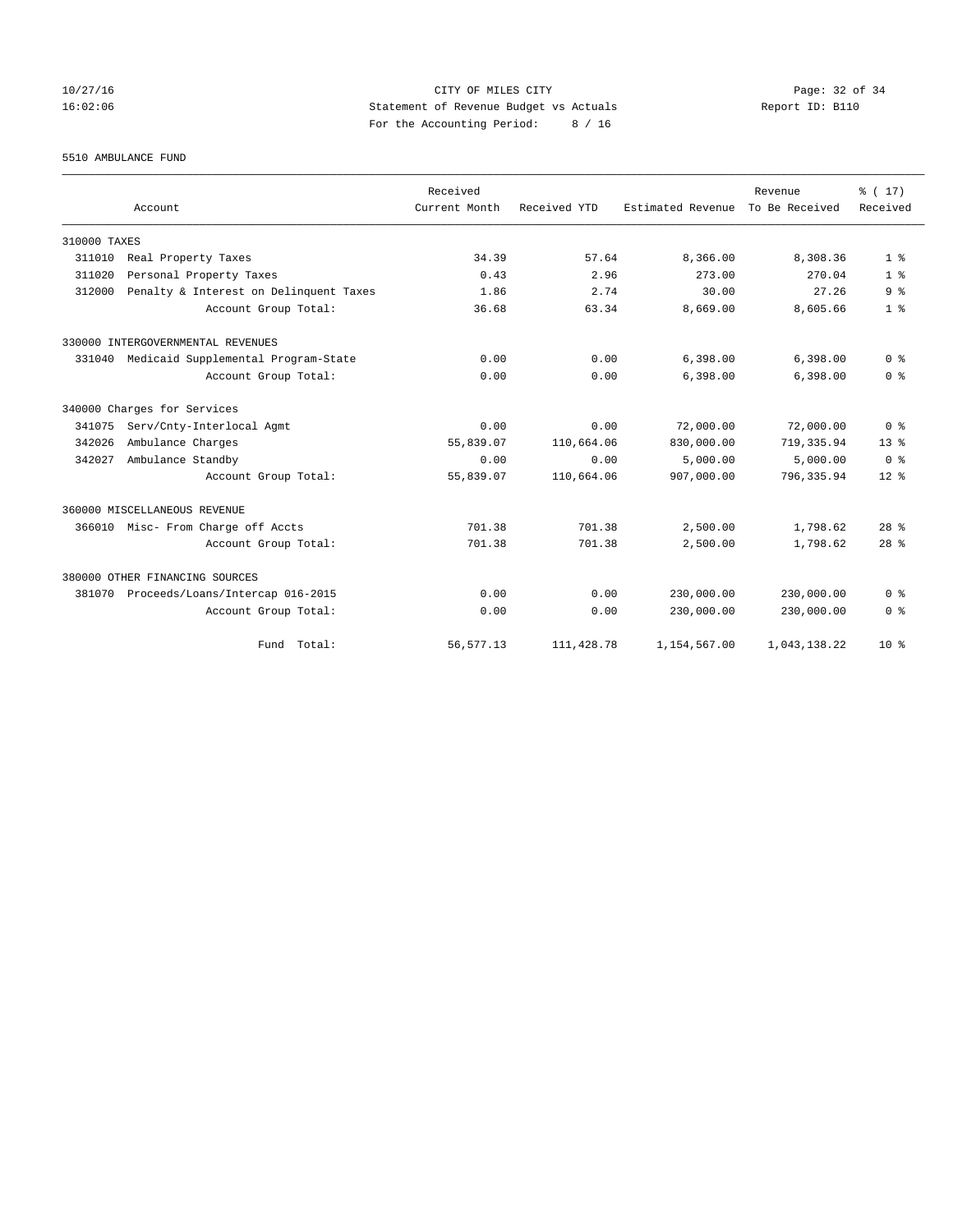## 10/27/16 Page: 33 of 34 16:02:06 Statement of Revenue Budget vs Actuals Report ID: B110 For the Accounting Period: 8 / 16

5610 AIRPORT OPERATING

|              |                                        | Received      |              |                   | Revenue        | % (17)          |
|--------------|----------------------------------------|---------------|--------------|-------------------|----------------|-----------------|
|              | Account                                | Current Month | Received YTD | Estimated Revenue | To Be Received | Received        |
| 310000 TAXES |                                        |               |              |                   |                |                 |
| 311010       | Real Property Taxes                    | 51.58         | 86.46        | 14,600.00         | 14,513.54      | 1 <sup>8</sup>  |
| 311020       | Personal Property Taxes                | 0.65          | 4.44         | 500.00            | 495.56         | 1 <sup>8</sup>  |
| 312000       | Penalty & Interest on Delinquent Taxes | 2.81          | 4.12         | 40.00             | 35.88          | $10*$           |
|              | Account Group Total:                   | 55.04         | 95.02        | 15,140.00         | 15,044.98      | 1 <sup>8</sup>  |
|              | 330000 INTERGOVERNMENTAL REVENUES      |               |              |                   |                |                 |
| 331127       | FAA ATP17-2017                         | 0.00          | 0.00         | 99,000.00         | 99,000.00      | 0 <sup>8</sup>  |
| 331129       | Federal Aeronautics Admin Grant        | 0.00          | 0.00         | 252,800.00        | 252,800.00     | 0 <sup>8</sup>  |
|              | Account Group Total:                   | 0.00          | 0.00         | 351,800.00        | 351,800.00     | 0 <sup>8</sup>  |
|              | 340000 Charges for Services            |               |              |                   |                |                 |
| 341075       | Serv/Cnty-Interlocal Agmt              | 0.00          | 0.00         | 30,424.00         | 30,424.00      | 0 <sup>8</sup>  |
| 343061       | Landing Fees                           | 0.00          | 204.75       | 3,000.00          | 2,795.25       | 7 %             |
| 343062       | Aviation Fuel                          | 116, 195. 17  | 168, 454.61  | 440,000.00        | 271,545.39     | 38 <sup>8</sup> |
| 343064       | Hangar Rent                            | 6,566.18      | 12,062.36    | 53,376.00         | 41, 313.64     | $23$ $%$        |
| 343065       | Building Rentals                       | 1,349.89      | 2,449.78     | 13,898.00         | 11,448.22      | $18*$           |
| 343067       | Other - Miscellaneous                  | $-0.79$       | $-0.79$      | 4,800.00          | 4,800.79       | 0 <sup>8</sup>  |
|              | Account Group Total:                   | 124, 110.45   | 183, 170. 71 | 545,498.00        | 362, 327.29    | $34$ $%$        |
|              | 360000 MISCELLANEOUS REVENUE           |               |              |                   |                |                 |
| 361010       | Land Rental                            | 120.01        | 3,780.02     | 24,780.00         | 20,999.98      | 15 <sup>8</sup> |
| 362020       | MISC REVENUE                           | 199.50        | 199.50       | 200.00            | 0.50           | $100*$          |
|              | Account Group Total:                   | 319.51        | 3,979.52     | 24,980.00         | 21,000.48      | $16*$           |
|              | 370000 INVESTMENT EARNINGS             |               |              |                   |                |                 |
|              | 371010 Investment Earnings             | 0.00          | 2.86         | 150.00            | 147.14         | 2 <sup>8</sup>  |
|              | Account Group Total:                   | 0.00          | 2.86         | 150.00            | 147.14         | 2 <sup>8</sup>  |
|              | Fund Total:                            | 124,485.00    | 187, 248.11  | 937,568.00        | 750, 319.89    | $20*$           |